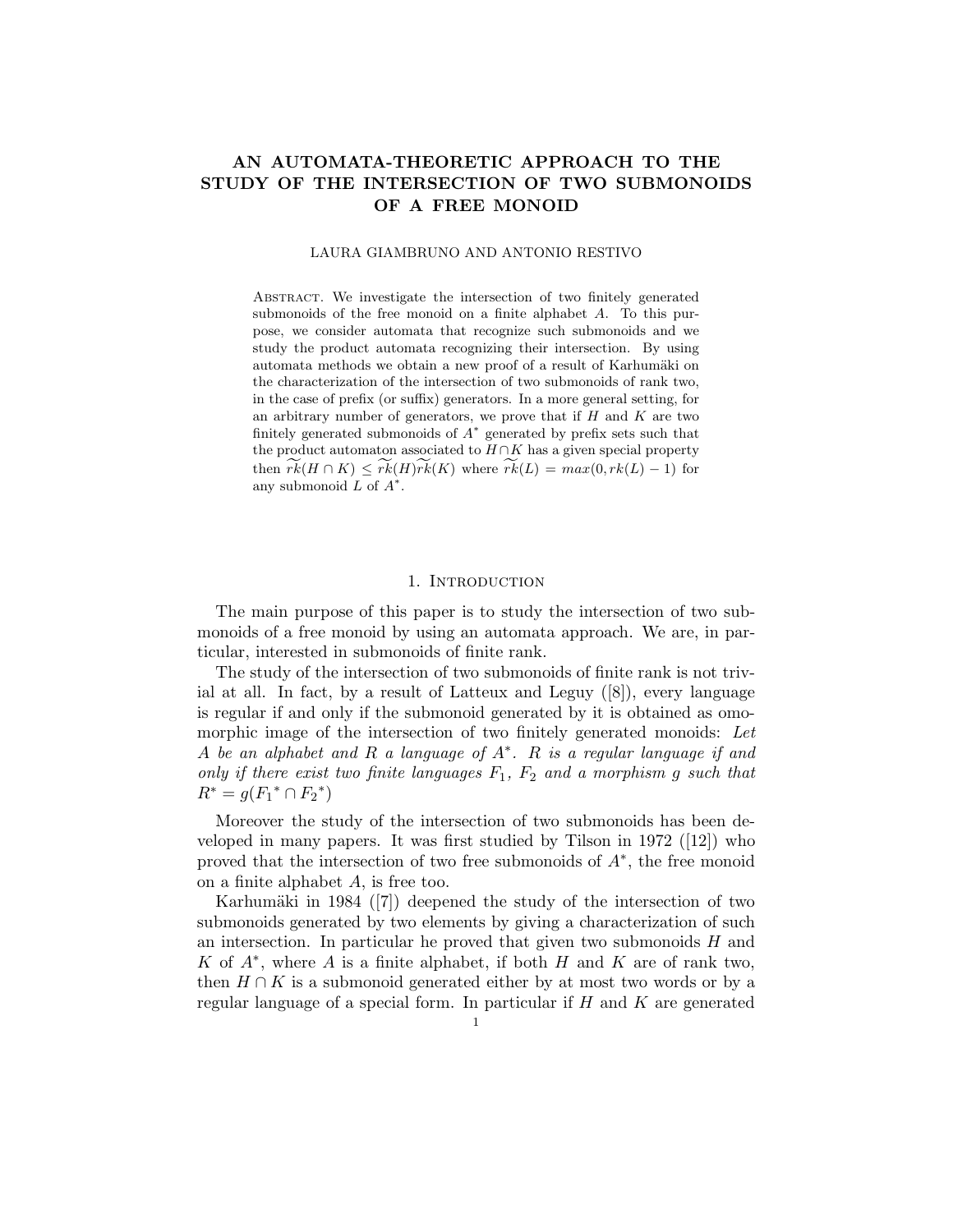by prefix (or suffix) sets of two words, and  $H \cap K$  is not finitely generated, then this intersection has the form  $(\alpha \beta^* \gamma)^*$  where  $\alpha, \beta, \gamma \in A^*$ .

Recently Bruyére, Derencourt and Latteux  $([2])$  have studied the meet of two rational codes  $X$  and  $Y$ , defined as the base of the free monoid  $X^* \cap Y^*$ . They concentrate on the study of maximal rational codes such that their meet is yet a maximal rational code, showing with many examples the complex behavior of the meet. Finally they proved that any rational code is the meet of two rational maximal codes.

The starting motivation of this paper was the article of Karhumäki  $([7])$ that characterizes the intersection of two submonoids of the free monoid generated by two elements. The proof given by Karhumäki is long and provides no intuition on the real nature of the result. In this paper we prove, in particular, the result of Karhumäki in the case of two submonoids generated by prefix (or suffix) sets using a more intuitive approach based on automata.

When dealing with the intersection of two submonoids of finite rank it is natural to relate it to a more general problem in the theory of free groups known as the 'Hanna Neumann conjecture'. This conjecture deals with the problem of finding an upper bound of the rank of the intersection of two finitely generated subgroups.

In 1956 Hanna Neumann ([10]) proved that if H and K are two subgroups of finite rank of a free group F then  $rk(H \cap K) \leq 2rk(H)rk(K)$ , where  $rk(T) = max(rk(T) - 1, 0)$  with  $rk(T)$  the rank of a subgroup T of F. Then she made the following conjecture, known nowadays as the 'Hanna Neumann conjecture':

$$
\widetilde{rk}(H\cap K)\leq \widetilde{rk}(H)\widetilde{rk}(K)
$$

In 1991 Walter Neumann ([11]) formulated a stronger conjecture known as 'Strengthened Hanna Neumann conjecture' (in short SHN) and in 2002 Meakin and Weil  $([9])$  proved that SHN holds for the class of positively generated subgroups of the free group  $F(A)$  on A, finite alphabet, that are generated by words on  $A^*$ . This last result suggested us to propose the problem of Hanna Neumann for finitely generated submonoids of a free monoid, in the case that their intersection is finitely generated.

Some of the basic tools in dealing with the Hanna Neumann conjecture for free groups makes use of the representation of subgroups of the free group by graphs (or automata). The same tools are still available when dealing with the intersection of two submonoids of the free monoid. For this purpose we refer to the correspondence (cf.[1]) between submonoids on the free monoid on a finite alphabet A and automata on A.

Through the study of the product of two automata associated to two finitely generated submonoids  $H$  and  $K$ , we were able to prove that if  $H$  and K are submonoids generated by prefix sets such that the product automaton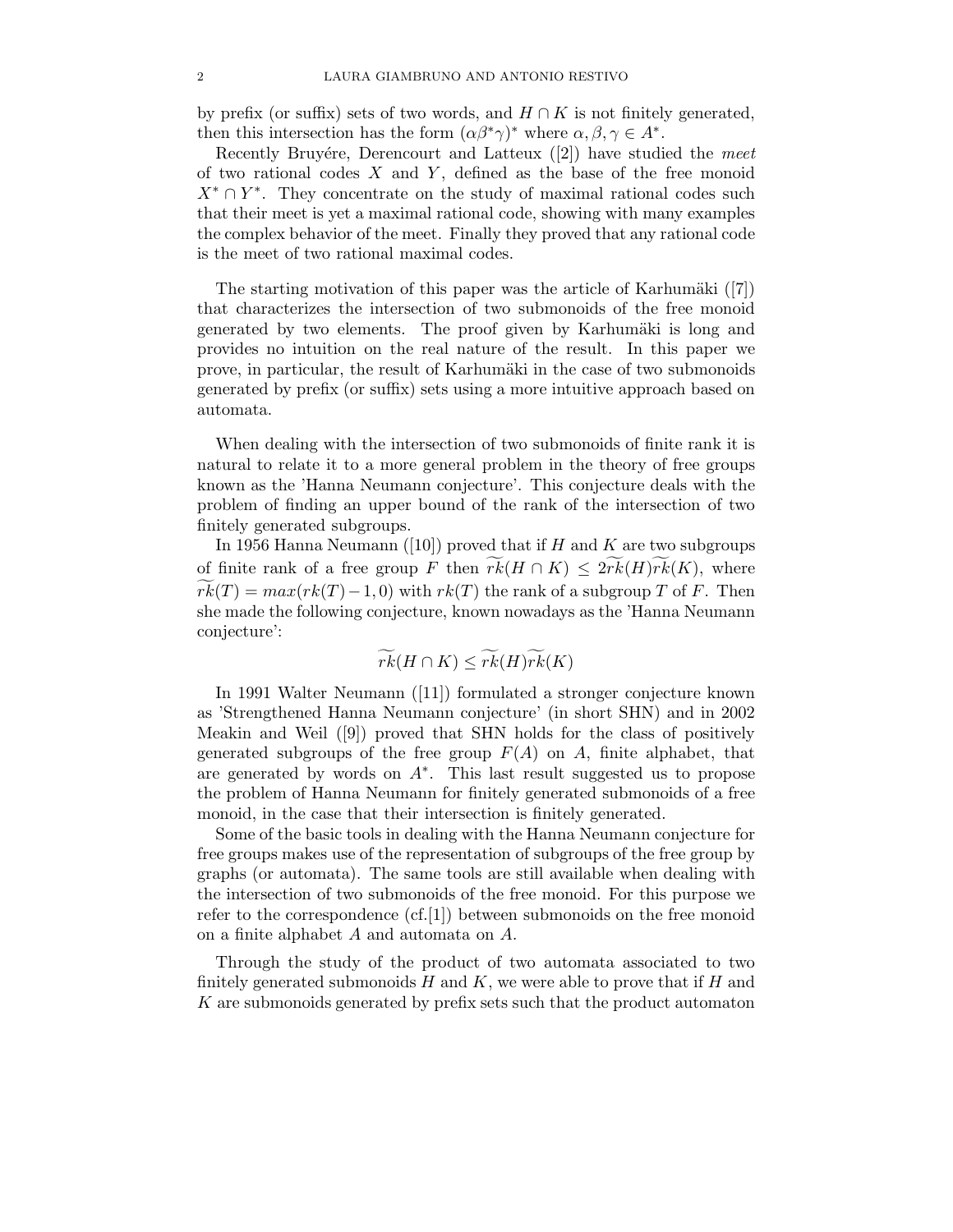associated to  $H \cap K$  has a given special property then one has that  $r\overline{k}(H \cap$  $K \leq rk(H)rk(K).$ 

And in the general case we have found a family of examples such that  $rk(H\cap K)=2^{log_2(rk(H))log_2(rk(K))}.$ 

Moreover if the two submonoids  $H$  and  $K$  are generated by prefix sets of two elements, then their intersection  $H \cap K$  either is of rank two, or it has the form  $(\alpha\beta^*\gamma)^*$  where  $\alpha, \beta, \gamma \in A^*$ , that is the result of Karhumäki ([7]).

### 2. Automata and submonoids

We consider finite states automata on a finite alphabet A. For the notation we refer to [1]. Let A be a finite alphabet. Let us denote by  $\varepsilon$  the empty word of  $A^*$  and by  $A^+$  the set of nonempty words on A. An *automaton* over A,  $A = (Q, I, T, \mathcal{F})$ , consists of a finite set Q of states, of two subsets I and T of Q called sets of initial and final states, respectively, and of a set  $\mathcal{F} \subseteq Q \times A \times Q$  whose elements are called *edges*. An edge  $e = (x, a, y)$  is also denoted by  $e: x \stackrel{a}{\longrightarrow} y$ . The letter a is called the label of the edge. We will say that the edge  $e$  goes out from  $x$  and comes in  $y$ .

Two edges  $e: x \stackrel{a}{\longrightarrow} y$  and  $g: x' \stackrel{b}{\longrightarrow} y'$  are consecutive if  $y = x'$ . A path in A is a finite sequence  $p = p_1 p_2 ... p_n$  of consecutive edges  $p_i : x_i \stackrel{a_i}{\longrightarrow} y_i$ . We shall also write  $p: x_1 \stackrel{w}{\longrightarrow} y_n$  where  $w = a_1 a_2 \dots a_n$  is the *label* of the path p. The path p is said to start at  $x_1$  and end at  $y_n$ . We indicate with  $i(p) = x_1$  the starting state and with  $f(p) = y_n$  the ending state. The length of a path is the number of edges that compose it. For each state  $x \in Q$  it is defined the *null path* starting and ending at x, denoted by  $1_x : x \longrightarrow x$ having as label  $\varepsilon$ .

When two paths p and q are consecutive (i.e.  $f(p) = i(q)$ ) then p and q can be concatenated and we call the resulting path  $pq$ . A subpath of a path  $p$  is a subsequence of consecutive edges. A subpath of a path  $p$  is a prefix of p if it starts at the same starting state of p. Given two paths p and  $q$  starting at the same state  $x$ , the *longest prefix path in common* between p and q is a path prefix of p and prefix of q that is the longest with this property. Analogously it can be defined, given two paths  $p$  and  $q$  ending at the same state x, the *longest suffix path in common* between  $p$  and  $q$ .

A path  $p$  is a *simple path* if all states in the path are distinct. Given two states u and v, if there exists a path from u to v then there exists also a simple path from u to v. A path p is a cycle if it is not the null path and if it starts and ends at the same state. We say that a path  $c$  is a cycle in  $x$ if it starts and ends at x. We moreover say that c is a cycle with basis  $x$ . A cycle c is a simple cycle if it has all the intermediate states distinct and different from the starting state.

We now introduce a new nomenclature for the cycles that do not visit the starting state in the intermediate states: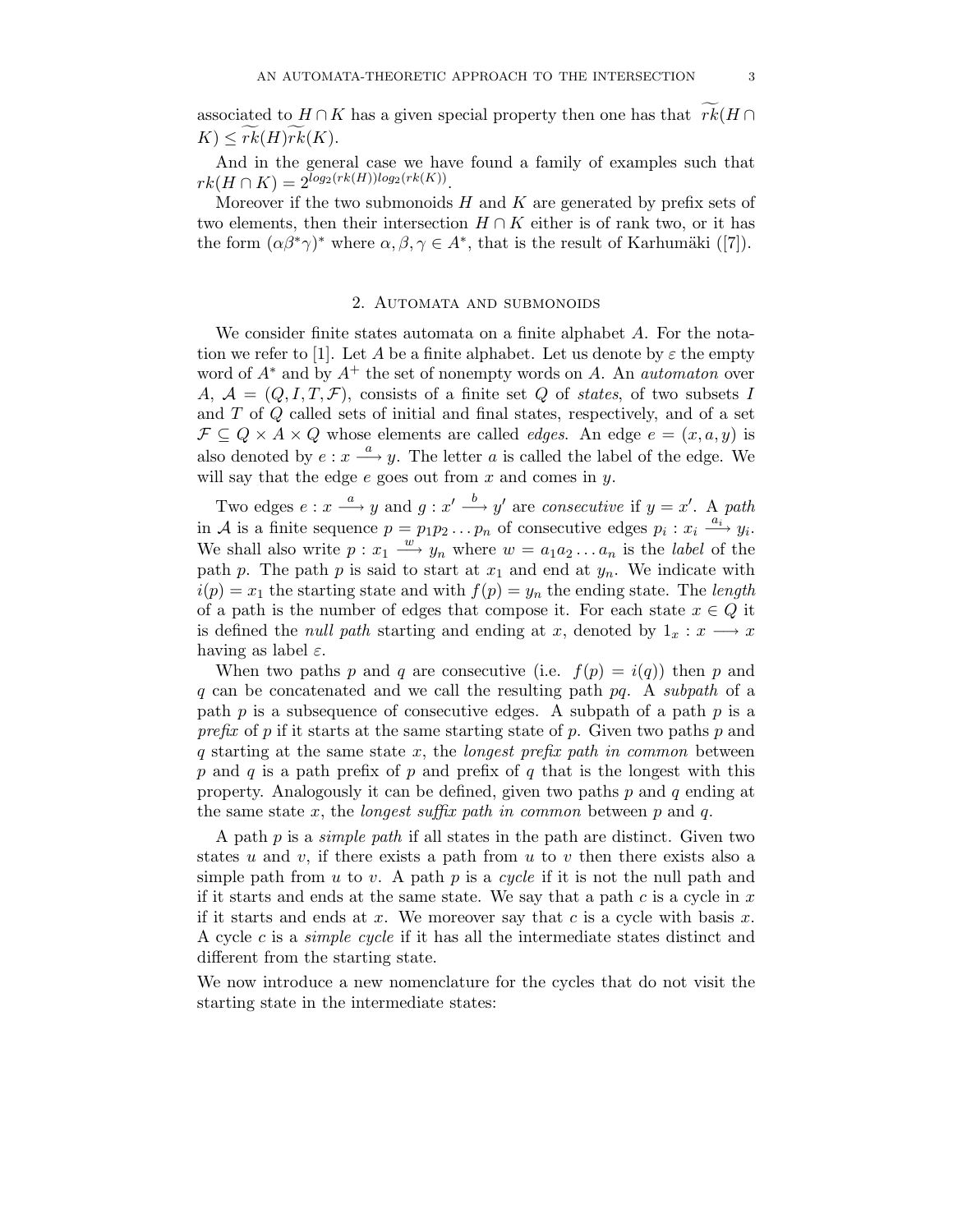**Definition 1.** Given a cycle c, we say that c is simple in  $x$  if it is a cycle in x such that no intermediate state is equal to x.

Remark 2. We remark that a cycle that is simple in  $x$  is not in general a simple cycle.

**Example 3.** In the automaton in figure 1 the cycle  $c: 1 \stackrel{a}{\longrightarrow} 2 \stackrel{a}{\longrightarrow} 2 \stackrel{b}{\longrightarrow} 1$ is a cycle simple in 1 but it is not a simple cycle. The cycle  $c' : 1 \stackrel{a}{\longrightarrow} 2 \stackrel{b}{\longrightarrow}$  $3 \stackrel{a}{\longrightarrow} 1$  is a simple cycle so, in particular, it is a cycle simple in 1.



FIGURE 1. A automaton

The *language recognized by A,*  $L(A)$ *,* is the set of words that are labels of paths from an initial state to a final one. A state x in  $A$  is accessible if there is a path starting at an initial state and ending at x. A state  $x$  in  $A$ is *coaccessible* if there is a path starting at  $x$  and ending in a final state. An automaton  $A$  is a *trim* automaton if all the states of the automaton are accessible and coaccessible. An automaton  $\mathcal{A} = (Q, I, T, \mathcal{F})$  over A is unambiguous if, for each  $x, y \in Q$ , for each  $w \in A^*$ , there exists at most one path starting at  $x$  and ending at  $y$  with label  $w$ .

An automaton A over A is a *deterministic automaton* if  $card(I) = 1$  and if, for each state x and for each  $a \in A$ , there is at most one edge starting at x with label a. If  $A = (Q, i, T, \mathcal{F})$  is a deterministic automaton it can be defined the function  $\delta: Q \times A \longrightarrow Q$  such that  $\delta(x, a) = y$  if  $x \stackrel{a}{\longrightarrow} y \in \mathcal{F}$  and  $\delta(x, a) = \emptyset$  otherwise. This function  $\delta$  is extended to words in  $A^*$  by setting, for all  $x \in Q$ ,  $\delta(x, \varepsilon) = x$  and, for  $w \in A^*$  and  $a \in A$ ,  $\delta(x, wa) = \delta(\delta(x, w), a)$ . This function is called the transition function. With this notation we have that  $L(\mathcal{A}) = \{w \in A^* \mid \delta(i, w) \in F\}.$ 

Let  $\mathcal{A} = (Q, I, T, \mathcal{F})$  be an automaton. We say that a state  $x \in Q$  is a branch point going out (in short bpo) if the number of edges going out from x is at least two. We say that  $x \in Q$  is a *branch point going in* (in short bpi) if the number of edges coming in  $x$  is at least two.

From now on we will consider automata with non empty languages.

We say that  $A$  is a *monoidal automaton* if it is a trim automaton with a unique final state equal to a unique initial one. Such a special state is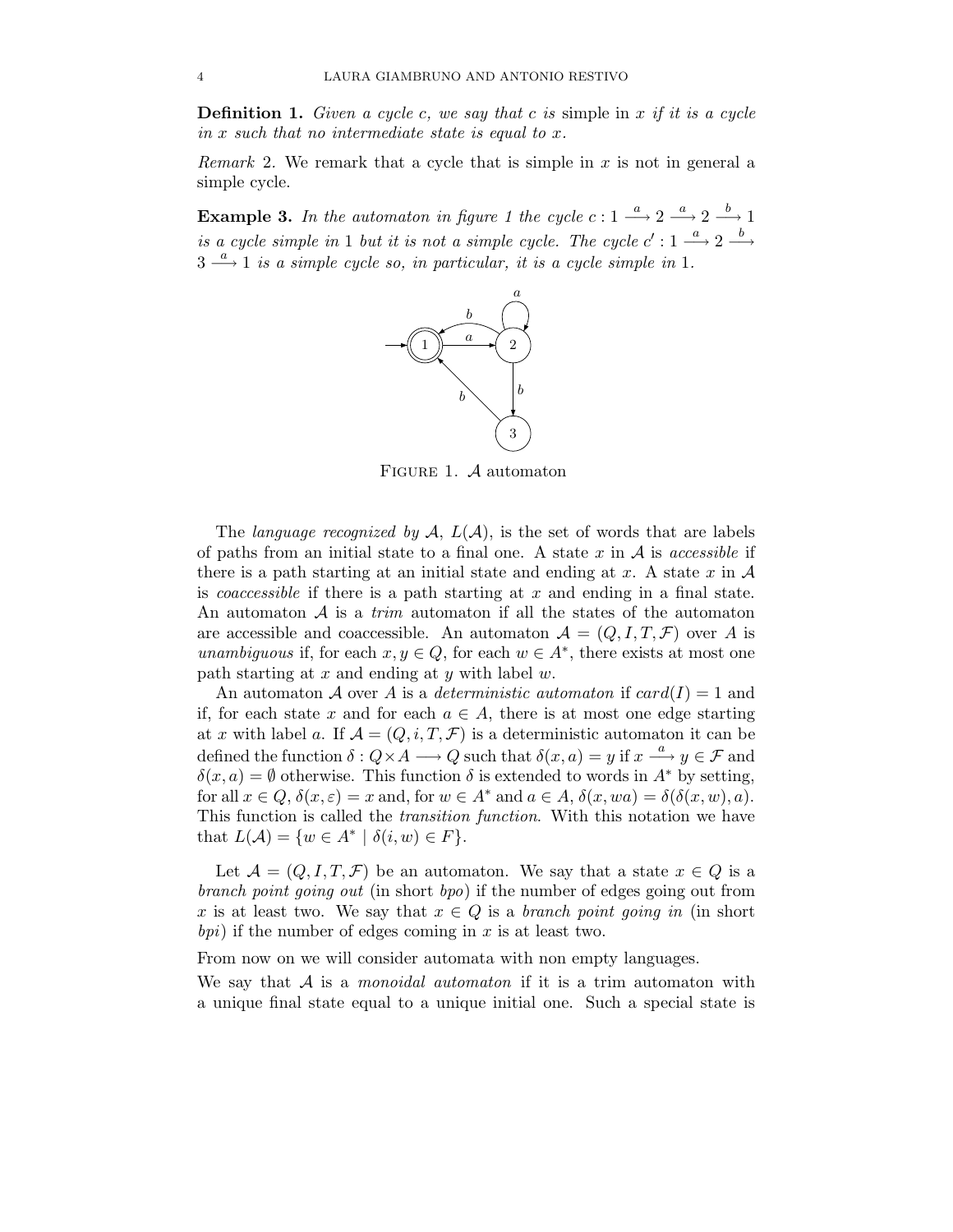denoted by 1. Let us note that in a monoidal automaton, for each state  $x$ , there exists a simple path from 1 to x and a simple path from  $x$  to 1.

It is easy to prove the following  $(cf.[1])$ :

**Proposition 4.** Let  $\mathcal{A} = (Q, 1, 1, \mathcal{F})$  be a monoidal automaton. The automaton A recognizes the submonoid generated by the set of labels of the cycles that are simple in 1.

In general given a submonoid  $H$  of  $A^*$  there exists a unique minimal set of generators of  $H(\text{cf.}[1])$ . We define the rank of H as the cardinality of the minimal set of generators. It is denoted by  $rk(H)$ . We say that a submonoid H of  $A^*$  is cyclic if  $rk(H) = 1$ . We also define the reduced rank of a submonoid H as  $\widetilde{rk}(H) = max(rk(H) - 1, 0)$ . A submonoid  $H \subseteq A^*$  is free if there exists a set of generators  $X$  such that every element in  $H$  can be factorized in a unique way in words of  $X$ . If  $H$  is free the minimal set of generators of  $H$  is called the *basis* of  $H$ .

Let  $\mathcal{A} = (Q, 1, 1, \mathcal{F})$  be a monoidal automaton. Let us denote by  $C_{\mathcal{A}}$ the set of cycles that are simple in 1 and by  $Y_A$  the set of their labels. In general if  $A$  is monoidal then  $Y_A$  is not the minimal set of generators (see an example in figure 2). If we suppose that A is unambiguous then  $Y_A$  is the minimal set of generators and moreover the submonoid generated by  $\mathcal A$ is free.

**Proposition 5.** Let  $\mathcal{A} = (Q, 1, 1, \mathcal{F})$  be an unambiguous monoidal automaton. The automaton A recognizes a free submonoid with basis  $Y_A$ .

*Proof.* Let  $A = (Q, 1, 1, \mathcal{F})$  be an unambiguous monoidal automaton. By prop.4 the set of labels of cycles that are simple in  $1, Y<sub>A</sub>$ , is a set of generators for  $L(\mathcal{A})$ . Moreover, by the unambiguity of  $\mathcal{A}$ , every element in  $L(\mathcal{A})$  can be factorized in a unique way in words of  $Y_A$ , otherwise there would be a word in  $L(\mathcal{A})$  label of two different cycles in 1.

So to a monoidal automaton A is associated the submonoid  $H = L(A)$ of  $A^*$ . Conversely to each submonoid  $X^*$  of  $A^*$  generated by a finite set X it is associated  $\mathcal{F}_X$  the flower automaton of X (cf.[3],[1]). It is built in the following way. First we build  $S_X$  the *solar automaton* recognizing X in this way: we build one automaton for each word  $x \in X$  with  $|x|+1$  states and merge all the initial states. Note that this automaton is a tree with root the initial state 1. Then we merge all the final states with the initial state 1. Doing this we obtain the flower automaton of  $X$ . Such an automaton is a monoidal automaton recognizing  $X^*$  such that all the cycles visit the unique initial-final state 1, all the cycles that are simple in 1 intersect themselves only in 1 and have as labels the words of  $X$ . See an example in figure 3.

Let us define now a class of monoidal automata recognizing finitely generated submonoids: the class of semi-flower automata.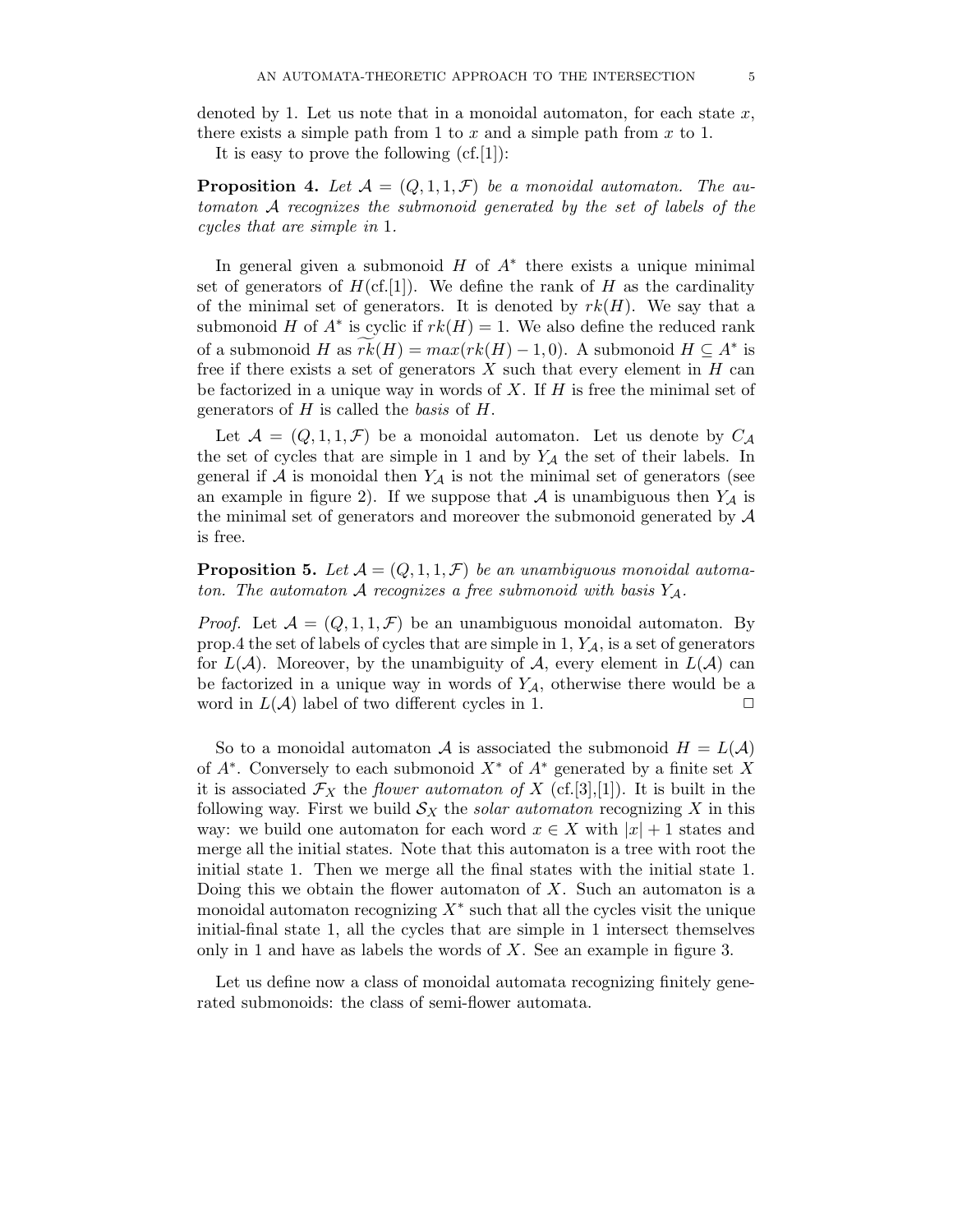

FIGURE 2. A monoidal automaton with  $Y_A = \{a, ba, aba\}$ and  $L(\mathcal{A}) = \{a, ba\}^*$ 



FIGURE 3.  $\mathcal{S}_X$ ,  $\mathcal{F}_X$  for  $X = \{b, ba, aaa\}$ 

**Definition 6.** Let  $A$  be an automaton. A is a semi-flower automaton if it is a monoidal automaton such that all the cycles visit the unique initial-final state.

In a semi-flower automaton the cycles that are simple in 1 intersect themselves not necessarily only in 1. In particular given a finite set  $X \subseteq A^*$  the flower automaton associated to  $X$  is a semi-flower automaton in which all the cycles that are simple in 1 intersect themselves only in 1. It is interesting to observe that in a semi-flower automaton every cycle that is simple in 1 is in particular a simple cycle. It is easy to prove the following proposition: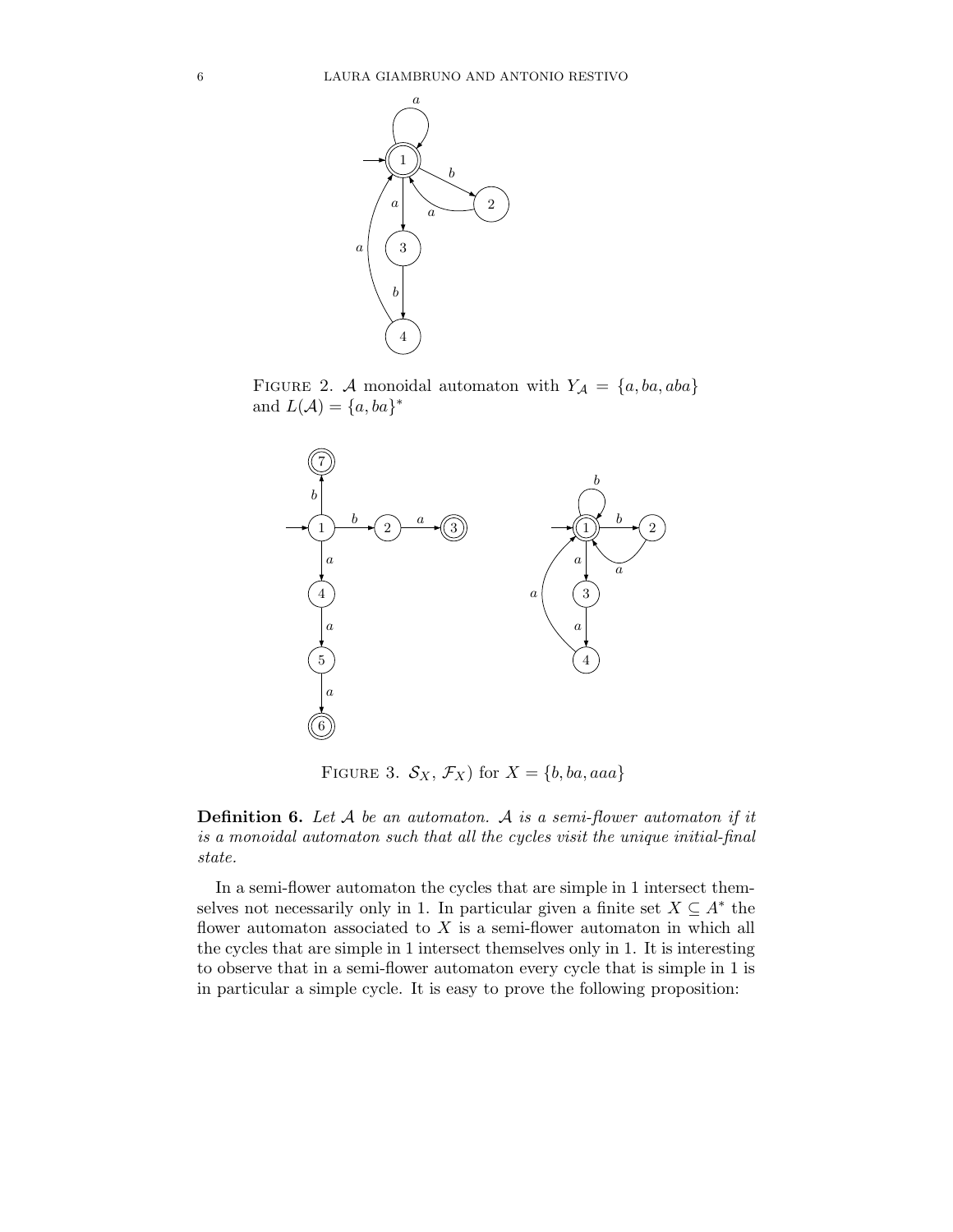**Proposition 7.** Let  $A = (Q, 1, 1, \mathcal{F})$  be a semi-flower automaton, then A recognizes a finitely generated submonoid.



FIGURE 4. A semi-flower automaton,  $L(A) = \{a, ab, aab, bb\}^*$ 

An example of semi-flower automaton is shown in figure 4. The reverse of Proposition 7 is not true in general as it is shown in the example of figure 5.



FIGURE 5. A not semi-flower automaton,  $L(\mathcal{A}) = \{ab,aaa\}^*$ 

However, with the supplementary hypothesis of unambiguity we get also the reverse as stated in the following proposition:

Proposition 8. Let A be an unambiguous monoidal automaton such that  $L(\mathcal{A}) = H$ . The submonoid H is finitely generated if, and only if A is a semi-flower automaton.

*Proof.* Let  $A$  be an unambiguous monoidal automaton that recognizes  $H$ finitely generated submonoid. By prop.5,  $H$  is free with basis  $Y_{\mathcal{A}}$ , the set of labels of the cycles that are simple in 1. By hypothesis,

$$
|Y_{\mathcal{A}}| = rk(H) < \infty
$$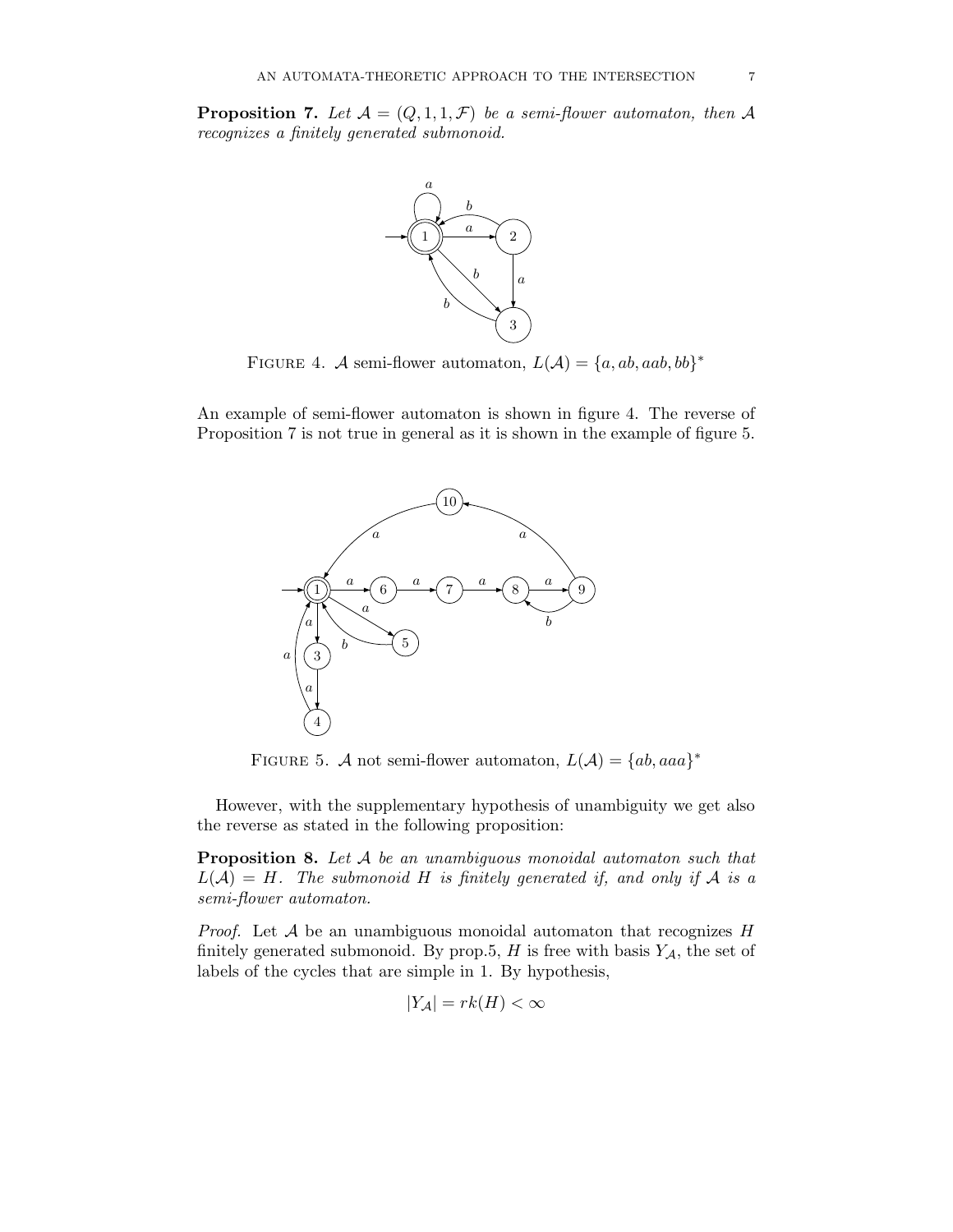If there exists a cycle c not visiting 1 then, since  $A$  is monoidal, there exists an infinite number of different cycles that are simple in 1, that is a contradiction.

The other implication is proved in prop.7.  $\Box$ 

### 3. Semiflower-automata with at most one bpi

We have defined a branch point going out, in short bpo, (resp. branch point going in, in short bpi) of an automaton as a state  $x$  of the automaton where the number of edges going out from  $x$  is at least two (resp. the number of edges coming in  $x$  is at least two).

Let A be a monoidal automaton. Let  $BPI(\mathcal{A})$  be the set of vertices of A that are bpi and let  $BPO(A)$  be the set of vertices of A that are bpo. Let us consider now, for each  $i \geq 2$ , the bpo's of an automaton in which there are i different edges going out from them.

Let  $A = (Q, I, F, F)$  be an automaton over A. For each state  $x \in Q$ , let  $m_x$  be the number of edges going out from x. It is easy to see that  $|\mathcal{F}| - |Q| = \sum_{x \in Q}(m_x - 1)$ . For each  $i \ge 2$ , let us consider the set

$$
BPO_i(\mathcal{A}) = \{x \in Q \mid m_x = i\}
$$

For simplicity of notation, we will moreover consider the sets

$$
BPO_0(\mathcal{A}) = \{x \in Q \mid m_x = 0\}, \quad BPO_1(\mathcal{A}) = \{x \in Q \mid m_x = 1\}
$$

When no confusion arises we will write  $BPO_i$  in place of  $BPO_i(\mathcal{A})$ .

**Example 9.** In figure ?? we have A, a monoidal automaton on  $A = \{a, b, c\}$ with  $BPI(\mathcal{A}) = \{1\}$  and  $BPO(\mathcal{A}) = \{1, 2\}$ . One has that  $BPO(\mathcal{A}) = \{3\},$  $BPO_2(\mathcal{A}) = \{1\}$  and  $BPO_3(\mathcal{A}) = \{2\}.$ 



FIGURE 6. A monoidal automaton on  $A = \{a, b, c\}.$ 

Let now

$$
m_{\mathcal{A}} = max_{x \in Q} \{m_x\}
$$

be the maximum number of edges going out from states of A.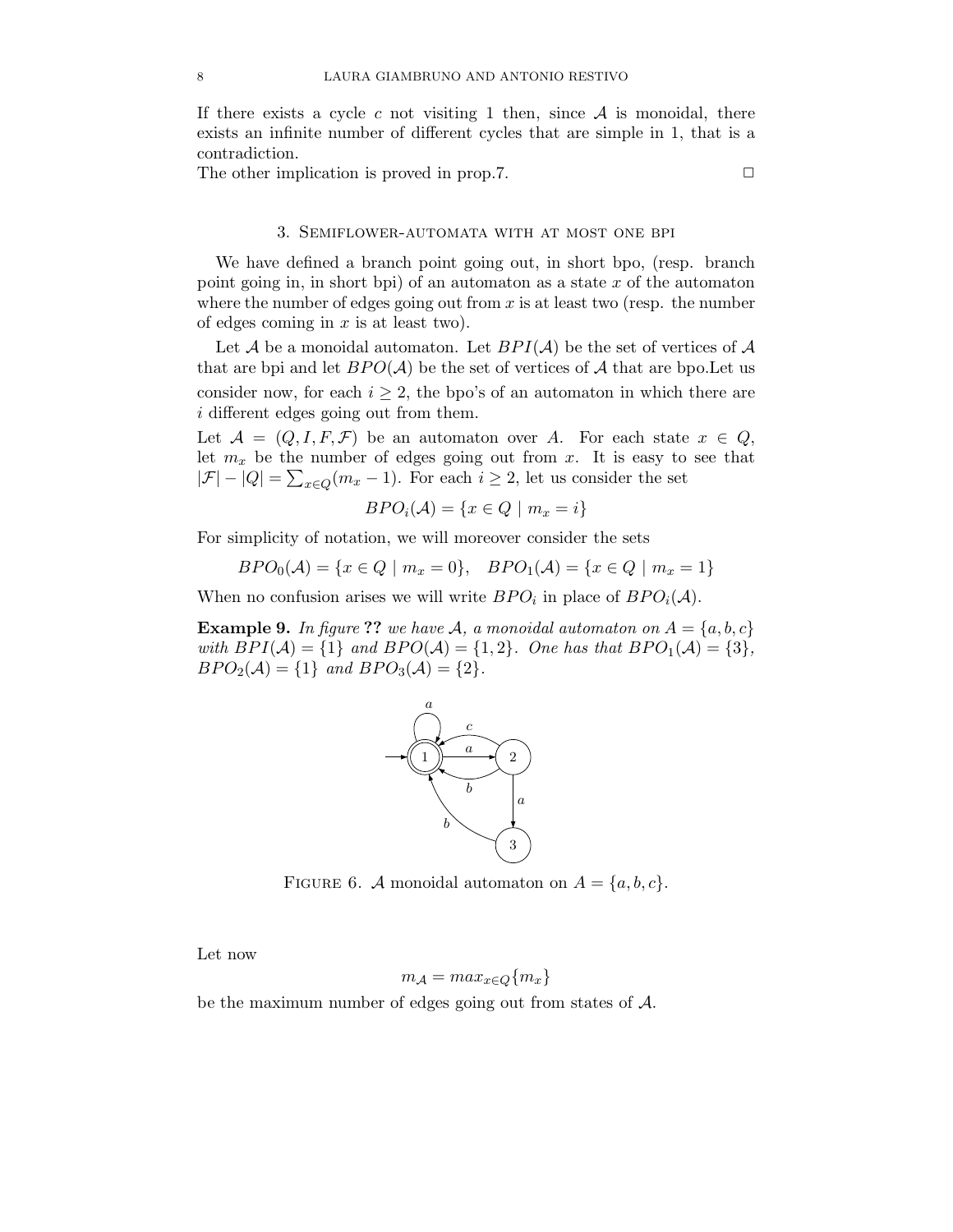Since  $Q = \bigcup_{i>0} BPO_i$  and, for each  $i \neq j$ ,  $BPO_i \cap BPO_j = \emptyset$ , then

$$
|\mathcal{F}| - |Q| = \sum_{i=0,\dots,m_A} \left(\sum_{x \in BPO_i} (m_x - 1)\right)
$$

For each  $i = 0, \ldots m_A$ , if  $x \in BPO_i$  then  $m_x - 1 = i - 1$  and we get

$$
|\mathcal{F}|-|Q| = \sum_{i=0,...,m_{\mathcal{A}}}|BPO_{i}|(i-1)
$$

If A is a monoidal automaton then  $BPO_0 = \emptyset$  as the following proposition implies:

**Proposition 10.** Let  $A = (Q, 1, 1, \mathcal{F})$  be a monoidal automaton. One has  $|\mathcal{F}| - |Q| = \sum_{i=2,...,m} |BPO_i|(i-1).$ 

*Proof.* Since, by hypothesis,  $L(\mathcal{A}) \neq {\varepsilon}$  and  $\mathcal A$  is trim with a unique final state equal to the initial one, then  $1 \leq m_x \leq m_A$ .

If, moreover,  $A$  is a deterministic monoidal automaton on the alphabet A of cardinality  $n$  it trivially follows that:

**Corollary 11.** Let A be an alphabet of cardinality n. Let  $\mathcal{A} = (Q, 1, 1, \mathcal{F})$ be a deterministic monoidal automaton. One has

$$
|\mathcal{F}|-|Q|=\sum_{i=2,\ldots,n}|BPO_i|(i-1)
$$

In the example in figure ?? we have that  $|\mathcal{F}| - |Q| = 6 - 3 = 3$  and

$$
\sum_{i=2,\dots,n} |BPO_i|(i-1) = |BPO_2| + 2|BPO_3| = 3
$$

so the equality of corollary 17 holds.

We have the following proposition that links the existence of bpi with the existence of bpo.

**Proposition 12.** Let A be a monoidal automaton. BPI( $A$ ) =  $\emptyset$  if and only if  $BPO(A) = \emptyset$ .

*Proof.* Let  $\mathcal{A} = (Q, 1, 1, \mathcal{F})$  be a monoidal automaton with  $BPO(\mathcal{A}) \neq \emptyset$ . So there exists  $x \in Q$  bpo. Let  $e_1$  and  $e_2$  the two edges starting at x and let us consider p a simple path from  $f(e_1)$  to 1 and q a simple path from  $f(e_2)$ to 1. Let us consider r the longest suffix path in common between  $e_1p$  and e<sub>2</sub>q. The initial vertex of r is a bpi and so  $BPI(\mathcal{A}) \neq \emptyset$ .

The converse is proved in an analogue way.  $\Box$ 

We have also the following characterization of submonoids such that every monoidal automaton recognizing it has not bpi.

**Theorem 13.** Let A be a monoidal automaton. BPI(A) =  $\emptyset$  if and only if  $L(\mathcal{A})$  is cyclic.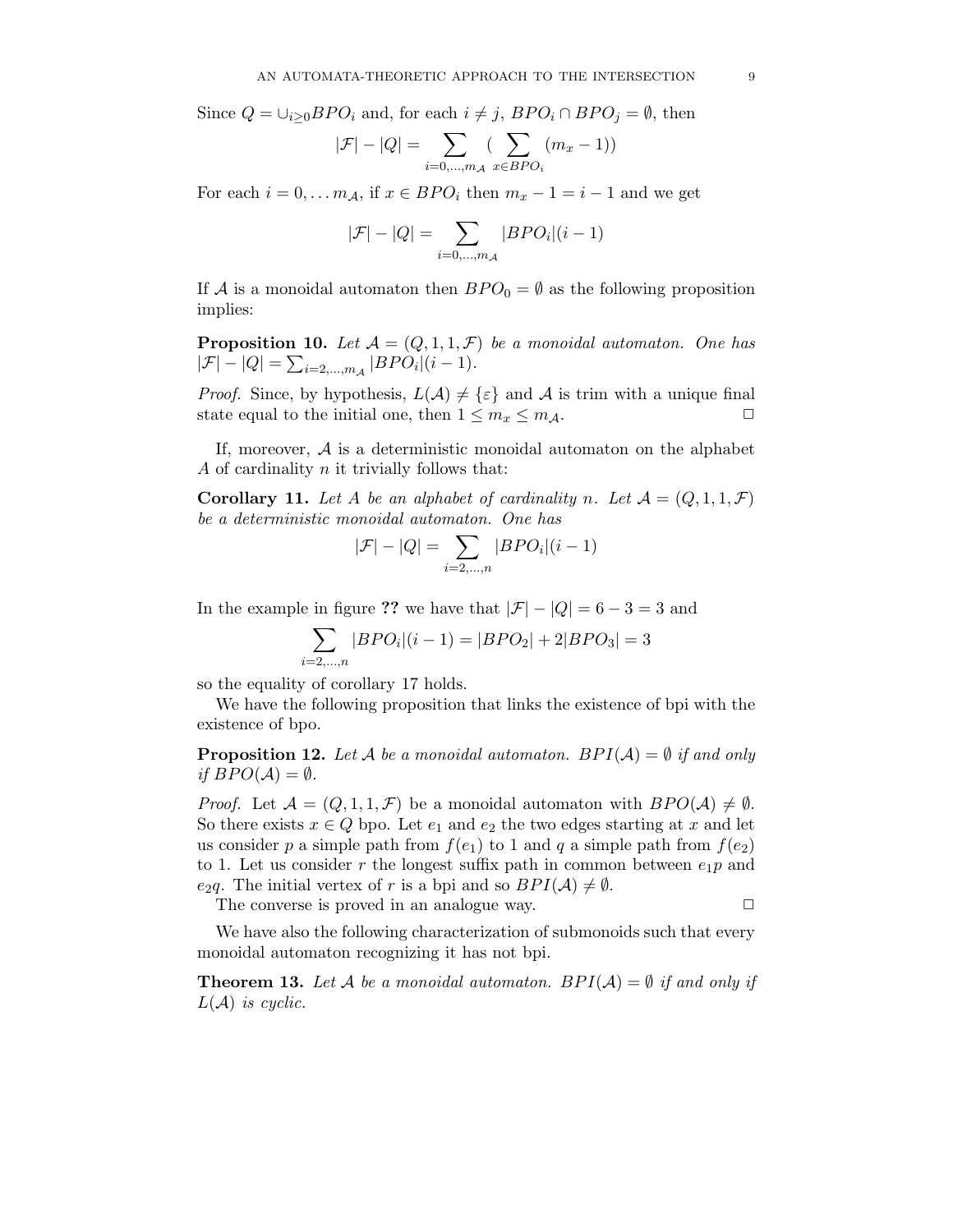*Proof.* Let  $\mathcal{A} = (Q, 1, 1, \mathcal{F})$  be a monoidal automaton such that  $BPI(\mathcal{A}) = \emptyset$ then, by prop.9,  $BPO(A) = \emptyset$ . If  $|Q| = 1$  then trivially  $L(A)$  is cyclic. Let  $|Q| > 1$  and let  $x \in Q$ ,  $x \neq 1$ . Let p be a simple path from 1 to x and q a simple path from x to 1 then the cycle  $pq$  is, in particular, simple in 1. It is the unique cycle that is simple in 1. In fact if by contradiction there is another cycle that is simple in 1, let it be  $c$ , then considering  $r$  the longest suffix path in common between  $pq$  and c we get that the initial state of r is a bpo that is a contradiction. So if u is the label of pq then  $L(\mathcal{A}) = \{u\}^*$ .

Conversely let  $\mathcal{A} = (Q, 1, 1, \mathcal{F})$  be a monoidal automaton such that  $L(\mathcal{A})$ is cyclic. Then  $BPI(\mathcal{A}) = \emptyset$  otherwise there exists  $x \in BPO(\mathcal{A})$  and so there exist two different cycles that are simple in 1, that is a contradiction.  $\Box$ 

The semi-flower automata with a unique bpi have also interesting properties as we will see. The automaton in figure 4 is a semi-flower automaton such that  $BPI(\mathcal{A}) = \{1,3\}$ . The automaton in figure 6 is a semi-flower automaton such that  $BPI(\mathcal{A}) = \{1\}.$ 



FIGURE 7. A semi-flower automaton,  $|BPI(A)| = 1$ 

It is interesting to note that if  $A$  is a monoidal automaton with initialfinal state 1 such that  $BPI(\mathcal{A}) = \{1\}$  then  $\mathcal A$  is a semi-flower automaton as explained in the following proposition:

**Proposition 14.** Let  $A = (Q, 1, 1, \mathcal{F})$  be a monoidal automaton such that  $BPI(\mathcal{A}) = \{1\}$ . It follows that  $\mathcal A$  is a semi-flower automaton.

*Proof.* Let  $\mathcal{A} = (Q, 1, 1, \mathcal{F})$  be a monoidal automaton having  $BPI(\mathcal{A}) = \{1\}$ . Let c be a cycle in A. If c is a cycle in 1 then obviously c visits 1. So let c be a cycle in  $x \neq 1$ . Let us p be a simple path from 1 to x and let r be the longest suffix path in common between  $p$  and  $c$ . If  $p$  and  $c$  are not suffix each other then  $i(r)$  is a bpi different from 1 that is a contradiction. Since p is a simple path then c cannot be a proper suffix of p so it must be p a proper suffix of c and c visits 1.  $\Box$ 

In general if A is a monoidal automaton such that  $|BPI(\mathcal{A})|=1$  then A is not necessarily a semi-flower automaton as we can see in the example in figure 7.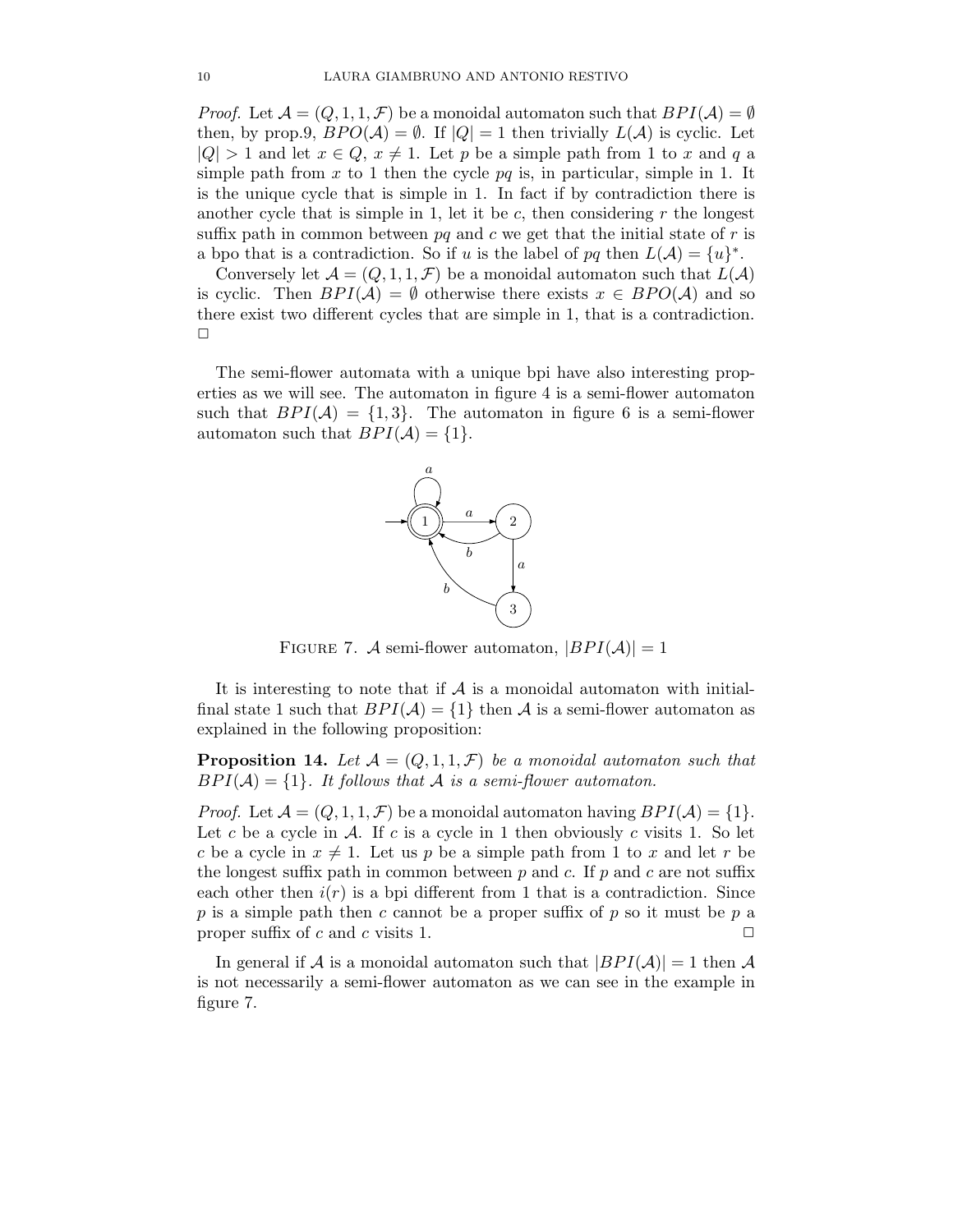

FIGURE 8. A monoidal automaton with a unique bpi that is not a semi-flower automaton

Let us see now, given a semi-flower automaton with exactly one bpi, how to link the rank of the submonoid generated by it with the characteristics of the automaton. Let us give before some definitions and propositions.

Let us consider now a graph  $\Gamma = (V, E)$ . We recall that an undirected graph  $\Gamma$  is a tree if it is connected and acyclic. Given  $x, z \in V$  we say that x is reachable from z if there exists a path in  $\Gamma$  from z to x. There exist different algorithms for visiting a graph. The most known is the breadthfirst search (BFS in shorts). Given a graph  $\Gamma = (V, E)$  and a distinguished source vertex s, BFS systematically explores the edges of  $\Gamma$  to "discover" every vertex that is reachable from  $s$ . It also produces a tree  $T$  called breadth-first tree with root s that contains all such reachable vertices. We are in particular interested in the properties of this tree. For the procedure of breadth-first search and breadth-first tree we recall [4]. We recall here the properties of this tree.

**Proposition 15.** Let  $\Gamma = (V, E)$  be a directed graph. Let  $s \in V$ . The breadth-first tree  $T = (V', E')$  of  $\Gamma$  in s, obtained applying the BFS to  $\Gamma$  in s, is such that:

 $1)$  T is a tree

 $2)$  V' consists of all vertices reachable from s

3) For all  $v \in V'$  there is a unique simple path from s to v in T, that is also the shortest path from s to v in  $\Gamma$ .

In figure 8 we see an example of a semi-flower automaton with pointed out the edges of the breadth-first tree in 1.

If  $\Gamma = (V, E, i, f)$  is a directed multigraph then there exists also a tree subgraph of  $\Gamma$  satisfying the properties in prop. 12.

In fact we can consider  $\Gamma_1 = (V_1, E_1)$  the subgraph of  $\Gamma$  obtained from  $\Gamma$ in this way. For each  $u, v \in V$ , let  $E(u, v) = \{e \in E \mid i(e) = u, f(e) = v\}.$ For each  $u, v \in V$ , if  $E(u, v) \neq \emptyset$  then let us consider  $x \in E(u, v)$  and let us call it  $x_{uv} = x$ . Let  $V_1 = V$  and  $E_1 = \{x_{uv} \; \forall u, v \in V\}.$ 

Applying the BFS procedure to the graph  $\Gamma_1$  we obtain a breadth-first tree  $T = (V', E')$  such that: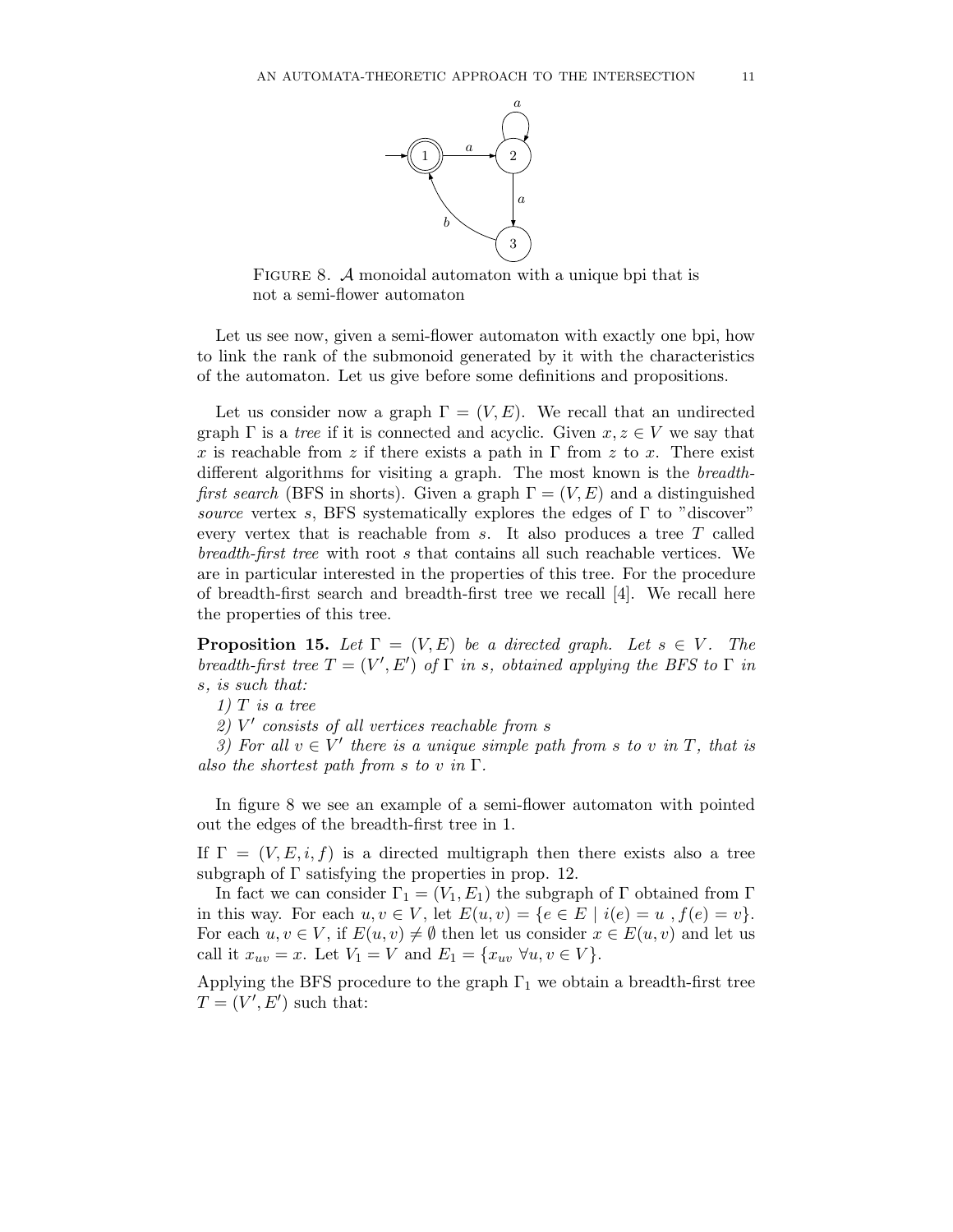

FIGURE 9.  $\mathcal A$  semi-flower automaton. T BFS tree in 1

1)T is a tree subgraph of  $\Gamma_1$  and so of  $\Gamma$ 

2) For all  $v \in V$  there is a unique simple path from s to v in T, that is also a shortest path in  $\Gamma_1$  and so in  $\Gamma$ .

All this results are resumed in the following proposition:

**Proposition 16.** Let  $\Gamma = (V, E)$  be a directed multigraph and let  $s \in V$ . There exists a tree T, subgraph of  $\Gamma$ , such that for all  $v \in V$  reachable from s there is a unique simple path from s to v in  $T$ , that is also the shortest path from s to v in  $\Gamma$ .

Let us give now a theorem that link the rank of the submonoid recognized by a semi-flower automaton with a unique bpi to the multigraph associated to it.

**Theorem 17.** If  $A$  is a semi-flower automaton with  $V$  as set of vertices and E as set of edges such that  $|BPI(\mathcal{A})|=1$  then  $rk(L(\mathcal{A}))\leq |E|-|V|+1$ .

*Proof.* Let  $\mathcal{A} = (Q, 1, 1, \mathcal{F})$  be a semi-flower automaton with a unique bpi. Let  $BPI(\mathcal{A}) = \{x\}$ . By prop.4, a set of generators for  $L(\mathcal{A})$  is  $Y_{\mathcal{A}}$ , the finite set of labels of the cycles that are simple in 1. So, we have to count the number of cycles that are simple in 1. Let us prove that there is a bijection between  $C_A$ , the set of cycles that are simple in 1, and  $E(x)$ , the set of edges ending at x. Then we will have  $rk(L(\mathcal{A})) \leq |Y_{\mathcal{A}}| \leq |C_{\mathcal{A}}| = |E(x)|$ .

## **1.**If  $c \in C_A$  then c visits x.

If  $x = 1$  it is done. Let so  $x \neq 1$  and let q be a simple path in A from x to 1. If we consider the longest suffix path in common between  $q$  and  $c$  we get that if c does not visit x then there exists a bpi different from  $x$  (the proof is analogous of that one of prop.11).

**2.** There is a unique simple path in  $\mathcal A$  from x to 1.

If  $x = 1$  then the unique simple path from 1 to 1 is the null path. Let so  $x \neq 1$ . If, by contradiction, there exists q' simple path from x to 1,  $q' \neq q$ , then  $q$  and  $q'$  cannot be suffix each other since they are simple paths with the same initial vertex. So if we consider  $t$  the longest suffix path in common between q and  $q'$  we have that  $i(r)$  is a bpi different from x.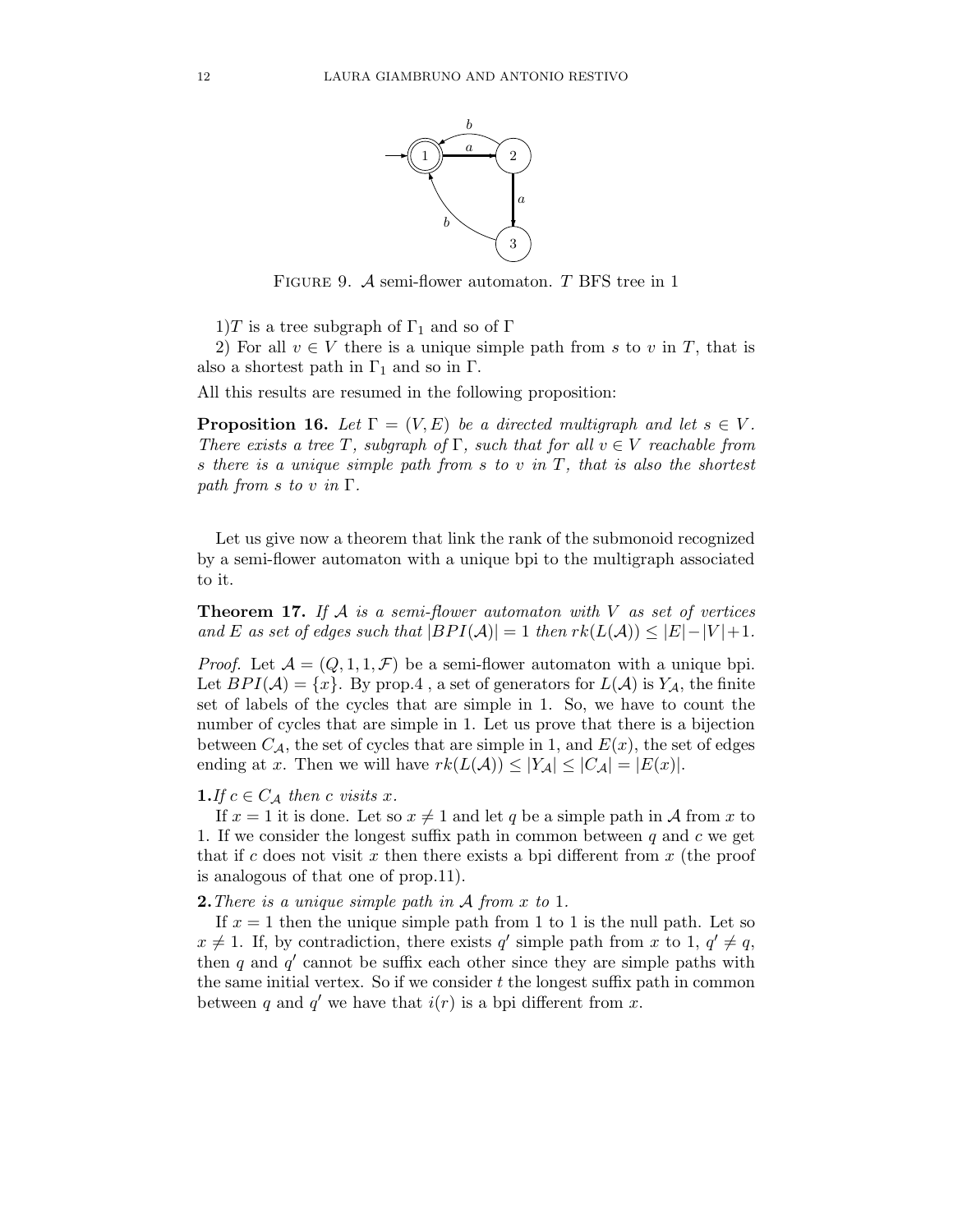**3.** For each edge  $e$  ending at  $x$  there exists a unique simple path

$$
p_e: 1 \longrightarrow i(e)
$$

If by contradiction there exists another simple path  $q_e$  from 1 to  $i(e)$  then we get as before another bpi considering the longest suffix path in common between  $p_e$  and  $q_e$ .

For each  $e \in E(x)$ , let  $p_e$  be the unique simple path from 1 to  $i(e)$ .

Let us define now a map from  $C_A$  to  $E(x)$ . Let

$$
\varphi: C_{\mathcal{A}} \longrightarrow E(x)
$$

be such that

for each 
$$
c \in C_{\mathcal{A}}
$$
,  $\varphi(c) = e_c$ 

where  $e_c \in \mathcal{F}$  is the unique edge in c ending at x.

 $-\varphi$  is well defined since c is a simple cycle so it visits x only once.

 $-\varphi$  is injective. Let  $c_1, c_2 \in C_{\mathcal{A}} c_1 \neq c_2$  such that  $\varphi(c_1) = \varphi(c_2) = e_c$ . Then  $c_1 = c_2 = p_{e_c} e_c q$ .

 $-\varphi$  is surjective. For each  $e \in E(x)$ , let p be the simple path from 1 to  $i(e)$  then  $peq \in C_{\mathcal{A}}$  and  $\varphi (peq) = e$ .

Since  $\varphi$  is a bijection then:

$$
|C_{\mathcal{A}}| = |E(x)|
$$

Let us consider now  $\mathcal A$  as a directed multigraph and denote with  $V$  the set of vertices and with E the set of edges of A. Since every  $v \in V$  is reachable from 1 then by prop.13 there exists a tree  $T = (V(T), E(T))$ , undirected subgraph of A, such that  $V(T) = V$  and for all  $v \in V$  there is a unique simple path from 1 to v in T, that is also a path in  $\mathcal{A}$ . Let us consider now two cases: when the unique bpi in A is  $x = 1$  and when  $x \neq 1$ . Let us note that, for each e ending at x,  $p_e$  is the unique simple path from 1 to v in T.

 $(1)$ Let  $x = 1$ .

Let us prove that

## $E \setminus E(T) = E(1)$

 $-E \setminus E(T) \subseteq E(1)$ . In fact, let  $e \in E \setminus E(T)$  then  $f(e) = 1$  otherwise  $p_e e$ is a not null simple (since A is semi-flower) path in T from 1 to  $f(e)$ . Since  $f(e)$  is not a bpi then e is contained in  $p_e$  and then in T, contradiction!

 $-E(1) \subseteq E \setminus E(T)$ . In fact, if, by contradiction, there exists  $e \in E(T)$ with  $f(e) = 1$  then  $p_e e$  is a not null cycle in T, contradiction!

 $(2)$  Let  $x \neq 1$ .

 $-There\ is\ a\ unique\ edge\ in\ T\ ending\ at\ x$ 

Let  $e_x$  be an the edge in T ending at x and let by contradiction f be another edge in T ending at  $x, f \neq e_x$ . The paths  $p_f f$  and  $p_{e_x} e_x$  are simple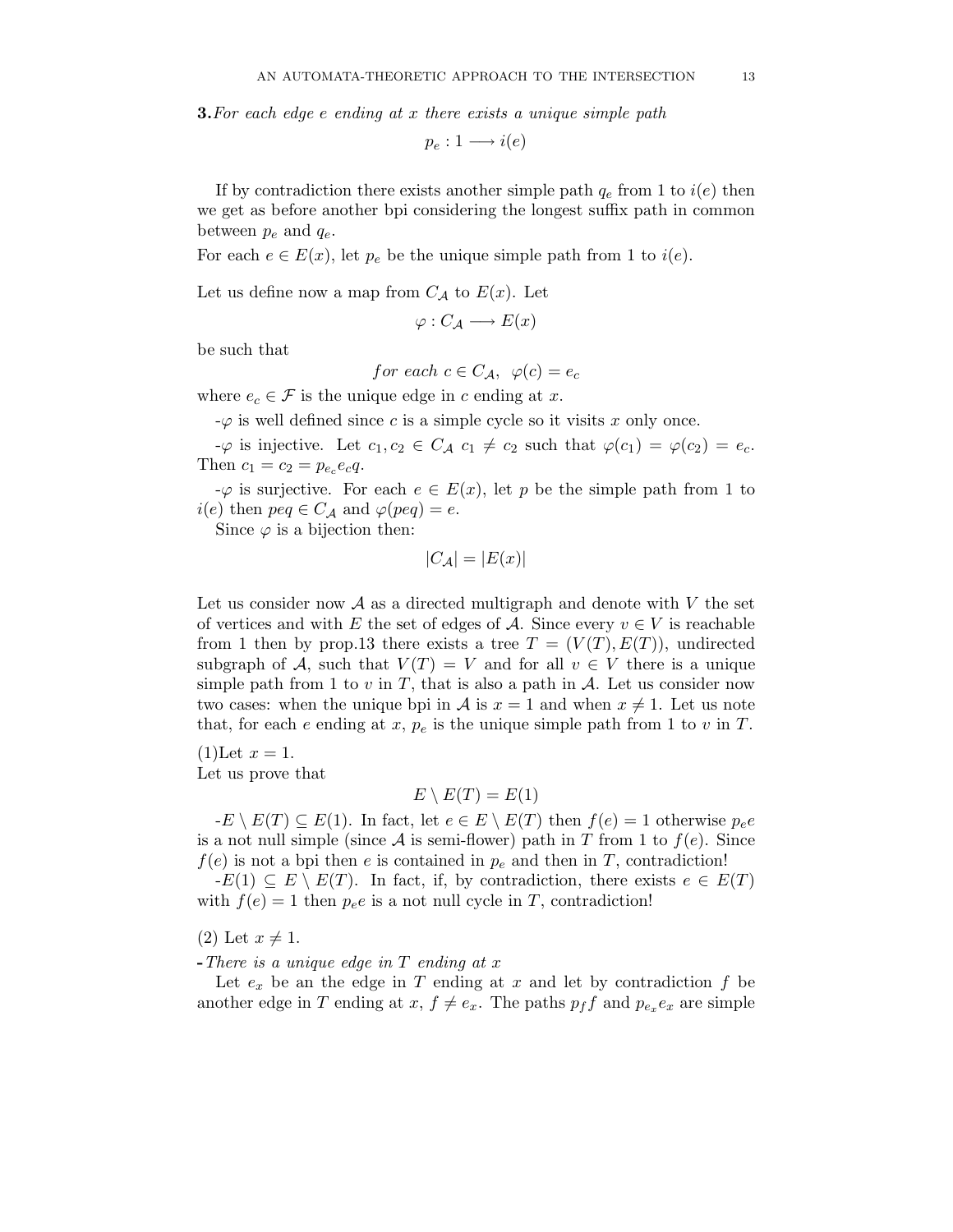since  $A$  is semi-flower. So, they are different simple paths from 1 to x in  $T$ , that is a contradiction by prop.13.

We will show now that all edges of  $A$  missing in  $T$  are those ones ending at x plus  $e_q$ , the end edge of q, minus  $e_x$ .

$$
E \setminus E(T) = (E(x) \cup \{e_q\}) \setminus \{e_x\}
$$

 $-\{e_q\} \subseteq E \setminus E(T)$ . Otherwise the path  $p_{e_q}e_q$  is a not null cycle in T.  $-(E(x) \setminus \{e_x\}) \subseteq E \setminus E(T)$ . Let  $f \in E(x)$ ,  $f \neq e_x$ . As explained before  $e_x$  is the only edge in T arriving in x and so  $f \notin E(T)$ .

 $-E \setminus E(T) \subseteq (E(x) \cup \{e_q\}) \setminus \{e_x\}.$  Let  $e \in E \setminus E(T)$ . Let us suppose that  $f(e) \neq x$  and  $e \neq e_q$ . By hypothesis  $f(e)$  is not a bpi and  $f(e) \neq 1$ . Since  $f(e) \neq 1$  the path  $p_e e$  is a not null path and since  $f(e)$  is not a bpi then e is contained in  $p_e e$  and then in T, contradiction!

So we have that

$$
|E \setminus E(T)| = |(E(x) \cup \{e_q\}) \setminus \{e_x\}| = |E(x)| = |C_{\mathcal{A}}|
$$

and by the properties of trees we have

$$
|E(T)| = |V(T)| - 1 = |V| - 1
$$

and so by prop. 7

$$
|C_{\mathcal{A}}| = |E \setminus E(T)| = |E| - |V| + 1
$$

So

$$
rk(H) \leq |C_{\mathcal{A}}| = |E| - |V| + 1
$$

 $\Box$ 

Let us note that the statement of theorem 14 is not true without the hypothesis of  $|BPI(\mathcal{A})|=1$  as we can see in figure 9.



FIGURE 10. A semi-flower automaton, BPI(A) =  $\{1,2,3\}$ and  $L(A) = \{aab, aaa, bab, baa, bb, ba\}^* > |E|-|V|+1=4$ 

It follows from the proof of theorem 14 that in the unambiguous case the following holds: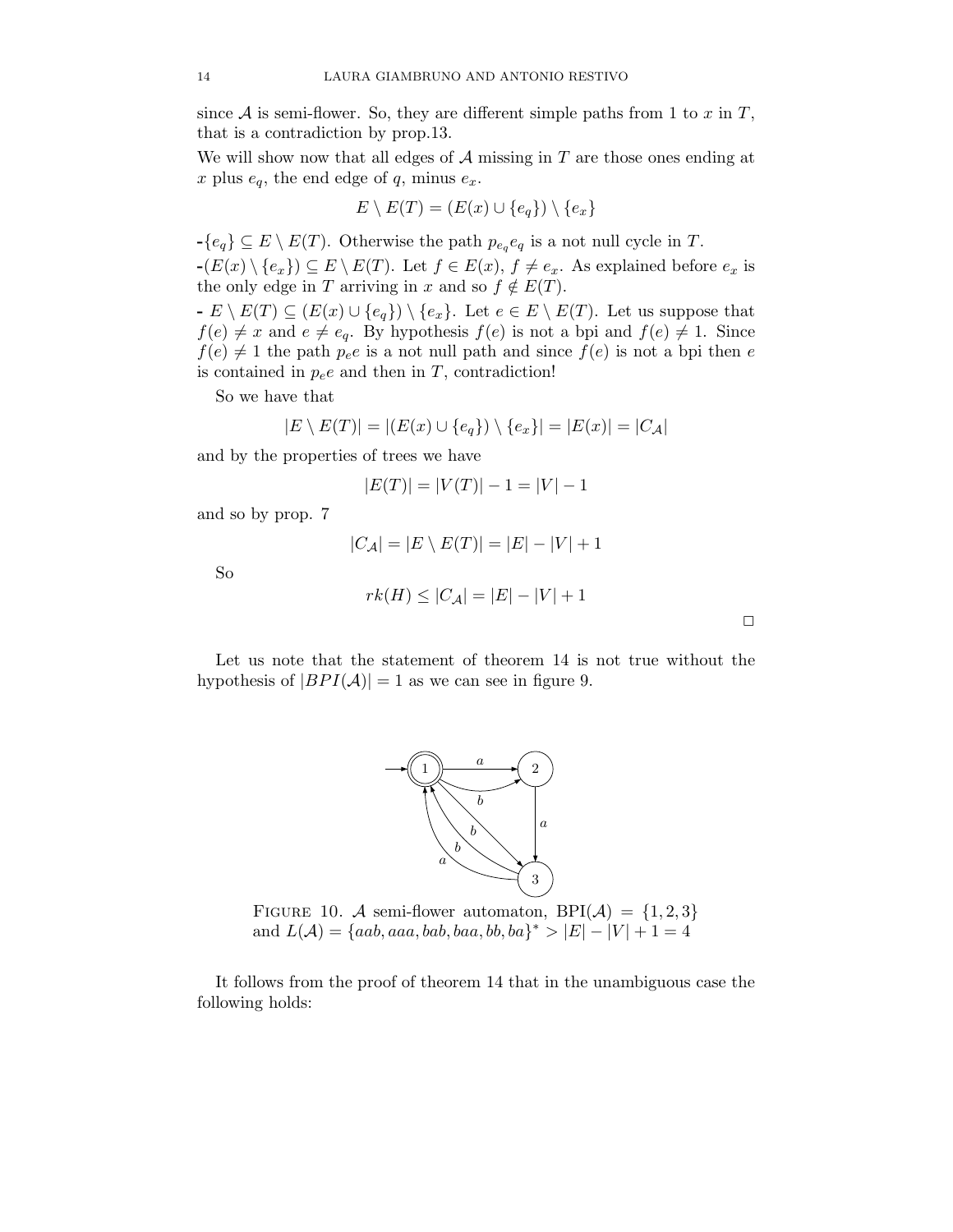**Proposition 18.** If A is an unambiguous semi-flower automaton with V as set of vertices and E as set of edges such that  $|BPI(\mathcal{A})|=1$  then  $rk(L(\mathcal{A}))=$  $|E| - |V| + 1.$ 

We remark that a similar result holds for free groups (cf.[9]): if  $\mathcal A$  is an inverse automaton with  $V$  as set of vertices and  $E$  as set of edges recognizing a subgroup H then  $rk(H) = |E| - |V| + 1$ .

Let us consider now deterministic semi-flower automata. The submonoids recognized by these automata are generated by finite prefix sets.

**Proposition 19.** Let  $A = (Q, 1, 1, \mathcal{F})$  be a deterministic semi-flower automaton. A recognizes a free submonoid generated by a finite prefix set.

*Proof.* Let  $\mathcal{A} = (Q, 1, 1, \mathcal{F})$  be a deterministic semi-flower automaton. By prop.5 and prop.7,  $L(\mathcal{A})$  is a free finitely generated submonoid with base the set of labels of the simple cycles in 1. Let us prove that this is a prefix set. By contradiction, let  $u, v$  be labels of  $c_u$  and  $c_v$ , simple cycles in 1, such that  $v = uw$  with w not empty word. A is deterministic so  $c_v = c_u c_w$  with  $c_w$  the cycle with label w. This is a contradiction because  $c_v$  is simple.  $\Box$ 

In general given a submonoid  $X^*$  of  $A^*$  generated by a finite prefix set X we can easily construct an automaton recognizing  $X^*$ : the *literal automaton* of  $X^*$  (cf.[1]). It is the automaton

$$
\mathcal{A}_X = (Q, \varepsilon, \varepsilon, \delta)
$$

where  $Q = X(A^+)^{-1}$  is the set of the proper prefixes of X and where

$$
\delta(u, a) = \begin{cases} \n\begin{cases} \nua & \text{if } ua \in X(A^+)^{-1} \\ \n\varepsilon & \text{if } ua \in X \\ \n\emptyset & \text{otherwise} \n\end{cases} \n\end{cases}
$$

It is immediate that  $L(A_X) = X^*$ .



FIGURE 11.  $A_X$  with  $X = \{bb, aba, abb, aaa\}$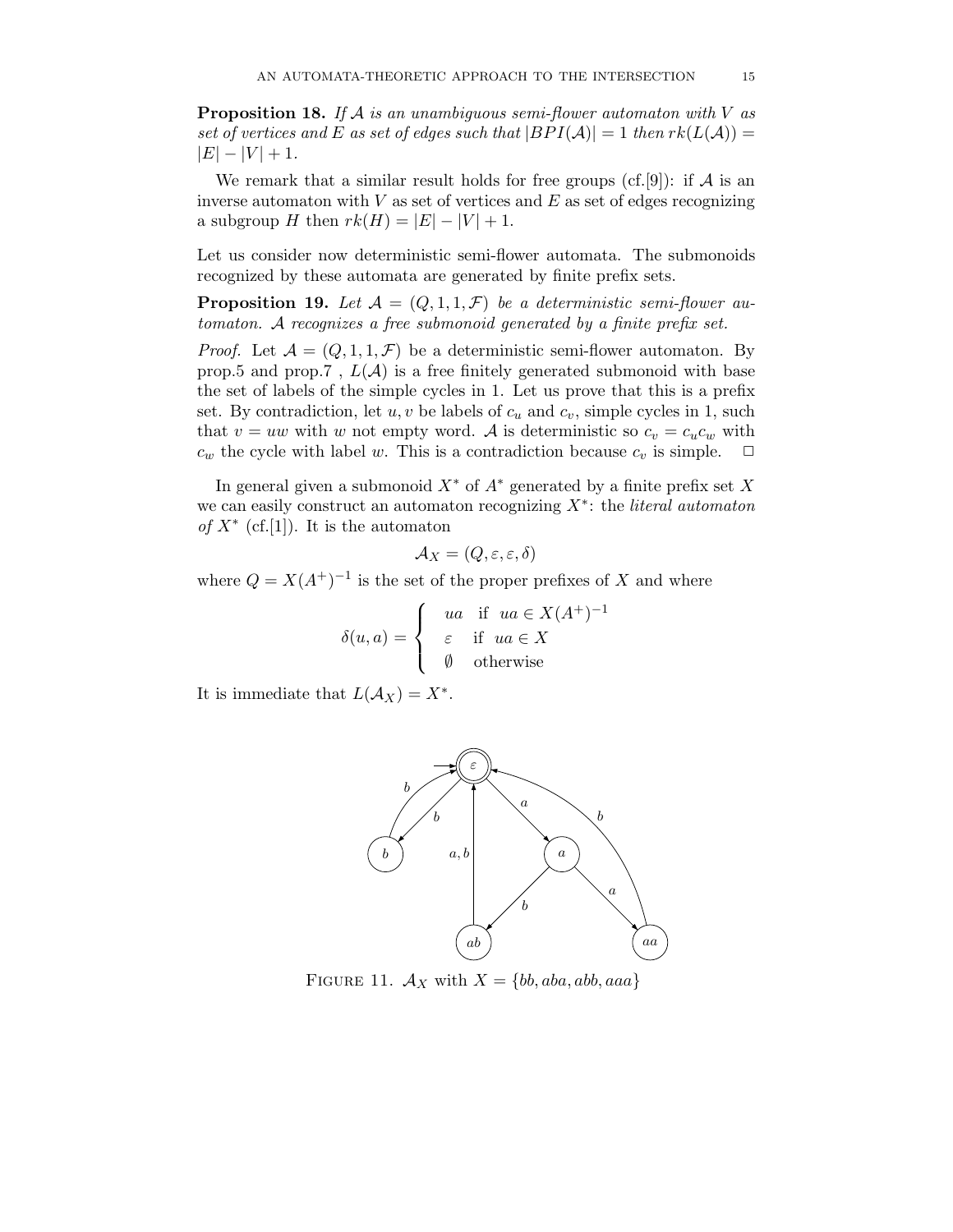**Proposition 20.** Let X be a finite prefix set then  $A_X$  is a deterministic semi-flower automaton with at most the state  $\varepsilon$  as bpi.

*Proof.* Let  $\mathcal{A}_X = (Q, \varepsilon, \varepsilon, \delta)$ . By construction  $\mathcal{A}_X$  is a deterministic monoidal automaton. Since  $L(\mathcal{A}_X) = X^*$  and X is finite then, by prop.8,  $\mathcal{A}_X$  is a semi-flower automaton. If it has not bpi then it is done. Let us suppose that there exists at least one bpi.

Let us suppose, by contradiction, that there exists  $u\in Q$  bpi for  $\mathcal{A}_X$  and  $u \neq \varepsilon$ . So in  $\mathcal{A}_X$  there exist two different edges ending at  $u, e_1 : v_1 \stackrel{a}{\longrightarrow} u$ and  $e_2 : v_2 \stackrel{b}{\longrightarrow} u$ . Since  $u \neq \varepsilon$  it is  $u = v_1 a = v_2 b$ . Since  $a, b$  are letters in A it follows that  $a = b$  then  $v_1 = v_2$  and so  $e_1 = e_2$ , contradiction since  $e_1 \neq e_2.$ 

So we have that if  $A$  is a deterministic semi-flower automaton with at most one bpi then  $L(\mathcal{A})$  is a submonoid generated by a finite prefix set and conversely given a finite prefix set  $X$  there exists a deterministic semi-flower automaton with at most the initial vertex as bpi recognizing  $X^*$ . So the class of deterministic semi-flower automata with at most the initial vertex as bpi recognizes the class of submonoids generated by finite prefix sets.

In the example in figure 10  $A_X$  is a deterministic semi-flower automaton with a unique bpi (the vertex  $\varepsilon$ ), with three bpo (the vertices  $\varepsilon$ , a and ab) and  $rk(X^*)=4=|BPO_2|+1$ .

Let us note that in all figures every edge with label  $a, b$  has to be understood as two edges with labels a and b, respectively.

#### 4. Intersection of two submonoids

In this section we investigate the intersection of two finitely generated submonoids of  $A^*$  by studying the product of two deterministic semi-flower automata recognizing the two given submonoids.

For the definitions and the properties the of product automaton we recall [5]. It is well known that the product of two automata recognizing submonoids recognizes the intersection of the two submonoids.

Some properties of two given automata  $A_1$  and  $A_2$  are saved in the product  $A_1 \times A_2$  as shown in the following proposition:

**Proposition 21.** Let  $A_1$  and  $A_2$  be two automata.

- (1) If  $\mathcal{A}_1$  and  $\mathcal{A}_2$  are monoidal automata then  $\mathcal{A}_1 \times \mathcal{A}_2$  is a monoidal automaton.
- (2) If  $A_1$  and  $A_2$  are unambiguous automata then  $A_1 \times A_2$  is a unambiguous automaton.
- (3) If  $\mathcal{A}_1$  and  $\mathcal{A}_2$  are deterministic automata then  $\mathcal{A}_1 \times \mathcal{A}_2$  is a deterministic automaton.

On the other hand the product of two trim automata is not necessarily a trim automaton. Moreover the product of two semi-flower automata is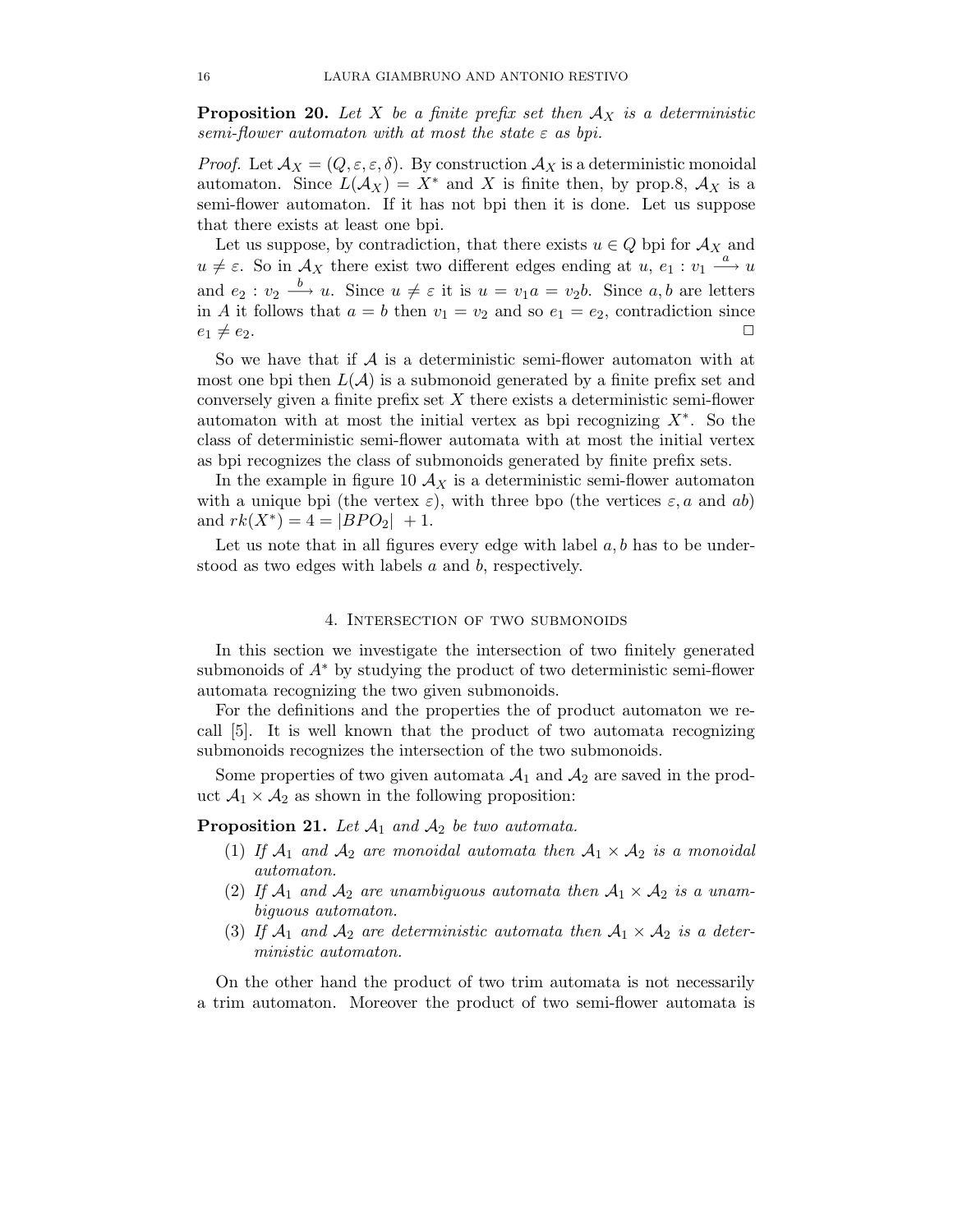not necessarily a semi-flower automaton (see example in figure 11). This is in agreement with the fact that the intersection of two finitely generated submonoids is not necessarily finitely generated. Further, if the product of two semi-flower automata with a unique bpi is a semi-flower automaton, then it is not necessarily a semi-flower automaton with a unique bpi (see example in figure 12).

Let now  $A_1$  and  $A_2$  be two deterministic automata on A

$$
A_1 = (Q_1, q_1, F_1, \delta_1), A_2 = (Q_2, q_2, F_2, \delta_2)
$$

The product automaton is defined as

$$
A_1 \times A_2 = (Q_1 \times Q_2, (q_1, q_2), F_1 \times F_2, \delta)
$$

with for each  $(x, y) \in Q_1 \times Q_2$ , for each  $a \in A$ 

$$
\delta((x,y),a)=(\delta_1(x,a),\delta_2(y,a))
$$

Let us give now a lemma that links the bpo in the product of two deterministic automata with the bpo of the respective automata:

**Lemma 22.** Let  $\mathcal{A}_1$  and  $\mathcal{A}_2$  be two deterministic automata on  $\mathcal{A}$ , alphabet of cardinality n. One has  $BPO_t(\mathcal{A}_1 \times \mathcal{A}_2) \subseteq \bigcup_{t \leq r,s \leq n} (BPO_r(\mathcal{A}_1), BPO_s(\mathcal{A}_2)).$ 

*Proof.* Let  $\mathcal{A}_1$  and  $\mathcal{A}_2$  be two deterministic automata on  $A = {\alpha_1, \ldots, \alpha_n}$ ,  $\mathcal{A}_1 = (Q_1, q_1, F_1, \delta_1)$  and  $\mathcal{A}_2 = (Q_2, q_2, F_2, \delta_2)$ .

If  $(x, y) \in BPO<sub>t</sub>(A<sub>1</sub> \times A<sub>2</sub>)$  then there exist t different edges going out from  $(x, y)$ . So, for each  $i = 1, \ldots, t$ , there exists  $(x_i, y_i) \in Q_1 \times Q_2$ ,  $\alpha_i \in A$ such that

$$
\delta((x,y),\alpha_i)=(x_i,y_i)
$$

And, since  $A_1 \times A_2$  is deterministic, for  $i \neq j$   $\alpha_i \neq \alpha_j$ . By definition, for each  $i = 1, \ldots, t$ 

$$
\delta((x, y), \alpha_i) = (\delta(x, \alpha_i), \delta(y, \alpha_i)) = (x_i, y_i)
$$

Then for each  $i = 1, \ldots, t$ ,

$$
\delta(x, \alpha_i) = x_i, \ \delta(y, \alpha_i) = y_i
$$

Since  $\alpha_i \neq \alpha_j$ , for each  $i, j$  with  $i \neq j$ , then there are at least t different edges going out from x and so  $x \in BPO_r(\mathcal{A}_1)$  with  $r \geq t$ . Analogously  $y \in BPO_s(\mathcal{A}_2)$  with  $s \ge t$  and so it follows the thesis.

Let  $\mathcal{A}_1$  and  $\mathcal{A}_2$  be deterministic automata on A alphabet of cardinality n. Let  $a_i := |BPO_i(A_1)|$  and  $b_i := |BPO_i(A_2)|$  for each  $i = 1, ..., n$ . In terms of cardinality of the sets of bpo's the lemma 22 became:

Corollary 23.  $|BPO_t(A_1 \times A_2)| \leq \sum_{t \leq r,s \leq n} a_r b_s$ .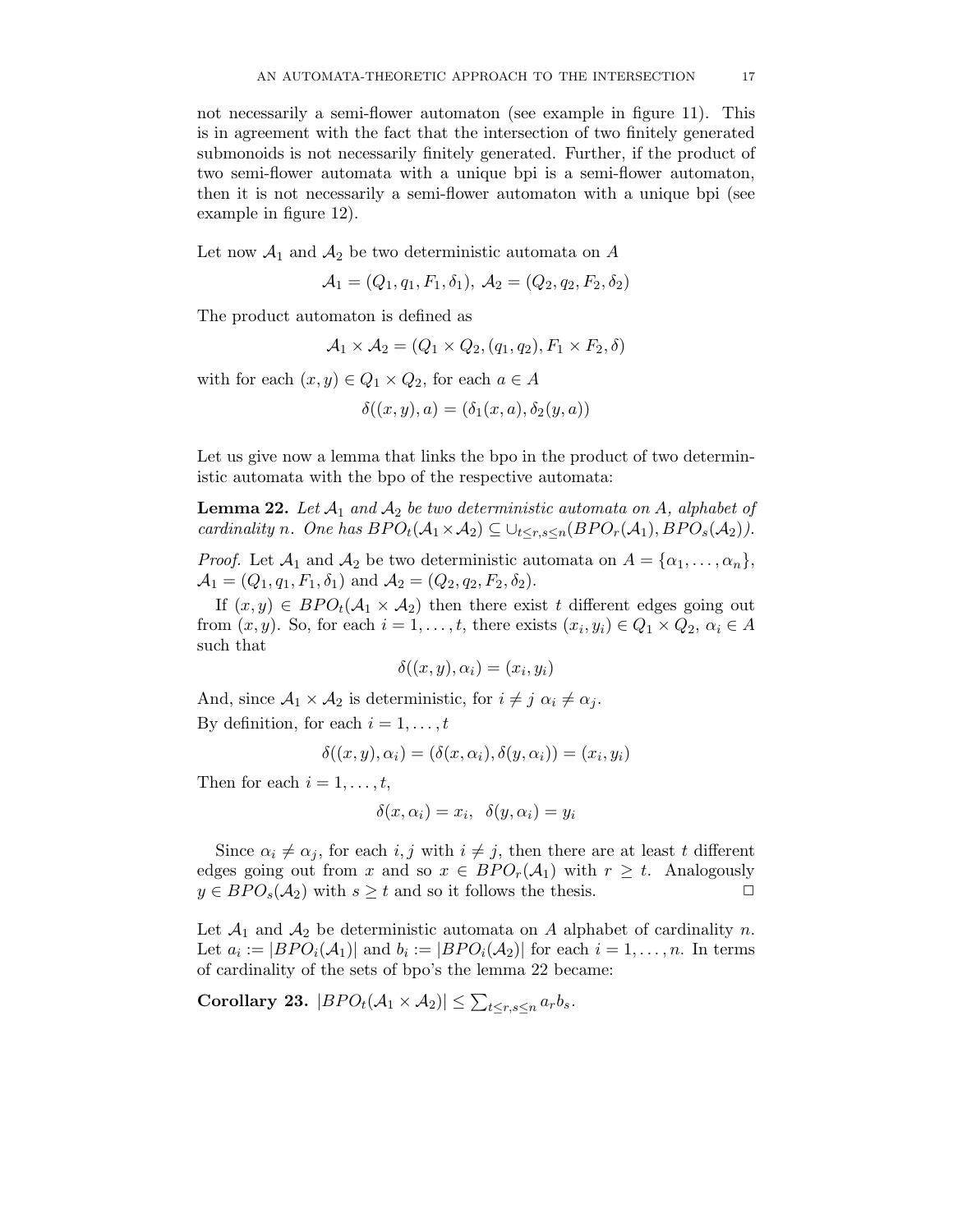



FIGURE 12.  $\mathcal{A}_H$ ,  $\mathcal{A}_K$  and  $\mathcal{A}_H \times \mathcal{A}_K$  with  $H = \{aab, aba\}^*$ and  $K = \{a, baaba\}^*$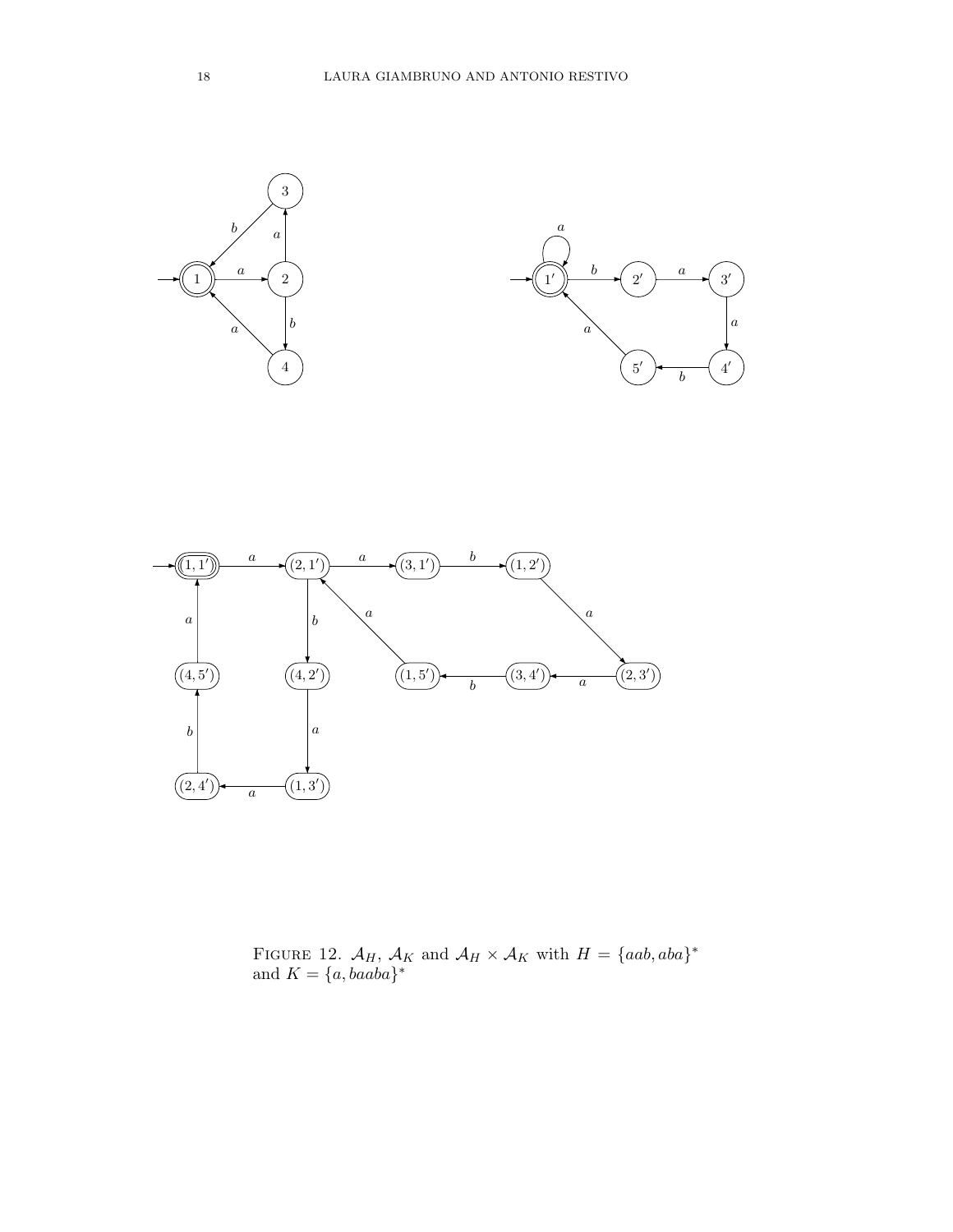

FIGURE 13.  $\mathcal{A}_H$ ,  $\mathcal{A}_K$  and  $\mathcal{A}_H \times \mathcal{A}_K$  with  $H = \{b, aa, ab\}^*$ and  $K = \{a, bb, baa, bab\}^*$ 

Let  $A$  be an automaton. We call  $A<sup>T</sup>$  the automaton obtained from  $A$ taking only the accessible and co-accessible states.

Let us give now a lemma that will allow us to prove the inequality of Hanna Neumann for submonoids recognized by deterministic semi-flower automata with a unique bpi. Let  $A = \{a_1, \ldots, a_n\}$  and  $B = \{b_1, \ldots, b_n\}$  be two subsets of the natural numbers N.

Let

$$
P_{AB} = \sum_{t=2,\dots,n} (t-1) (\sum_{t\leq r\leq n} a_r \sum_{t\leq s\leq n} b_s)
$$

and

$$
Q_{AB} = \left(\sum_{i=2,\dots,n} (i-1)a_i\right) \left(\sum_{j=2,\dots,n} (j-1)b_j\right)
$$

**Lemma 24.** Let  $A = \{a_1, \ldots, a_n\}$  and  $B = \{b_1, \ldots, b_n\}$  be subsets of  $\mathbb{N}$ . One has  $P_{AB} \leq Q_{AB}$ . Moreover if there exists  $k, l > 2$  such that  $a_k \neq 0$  and  $b_l \neq 0$  then  $P_{AB} < Q_{AB}$ .

*Proof.* Developing  $P_{AB}$  and  $Q_{AB}$  we get

$$
P_{AB} = \sum_{2 \leq k,l \leq n} \alpha_{kl} a_k b_l
$$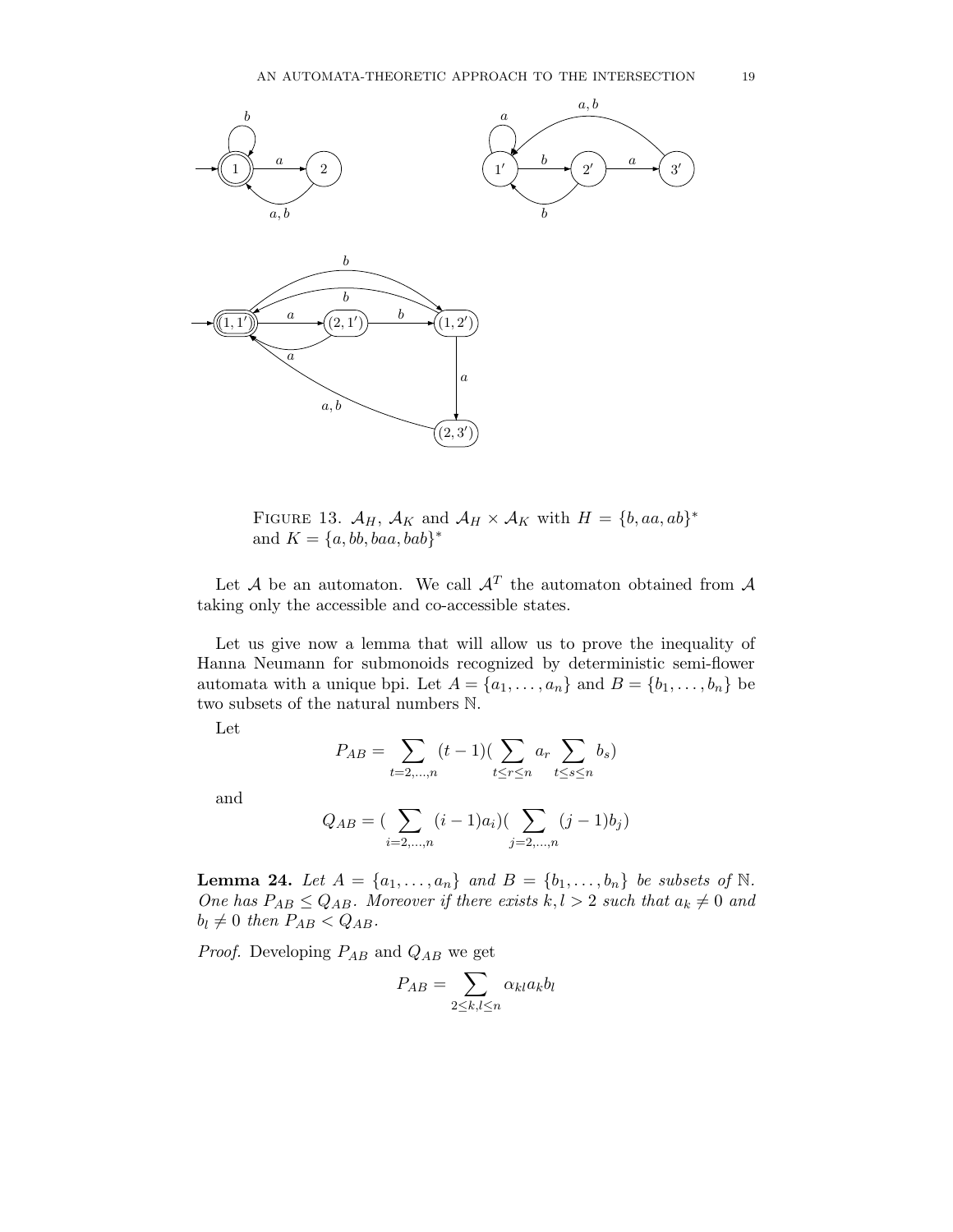and

$$
Q_{AB} = \sum_{2 \leq k, l \leq n} \beta_{kl} a_k b_l
$$

Our thesis is that  $\alpha_{kl} \leq \beta_{kl}$ , for each k, l.

Let us write  $P_{AB} = P_2 + 2P_3 + ... + (n-1)P_n$  where  $P_t = P_t'P_t''$  with  $P_t' = \sum_{t \leq r \leq n} a_r$  and  $P_t'' = \sum_{t \leq s \leq n} b_s$ .

Let  $k, l \in \{2, ..., n\}$ . Then  $a_k$  appears in  $P'_i$  if and only if  $i \leq k$  and  $b_l$ appears in  $P_i^{\prime\prime}$  if and only if  $i \leq l$ . Then  $a_k b_l$  appears in  $P_i^{\prime} P_i^{\prime\prime}$  if and only if  $i = 1, \ldots, \overline{k}$  where  $\overline{k} = min(k, l)$ . So  $a_k b_l$  appears in  $P_{AB}$  with coefficient

$$
\alpha_{kl}=1+2+\ldots+(\overline{k}-1)
$$

Let  $Q = Q'Q''$  with  $Q' = \sum_{i=2,...,n} (i-1)a_i$  and  $Q'' = \sum_{i=2,...,n} (i-1)b_i$ . Let  $k, l \in \{2, ..., n\}$ . Then  $a_k$  appears in  $Q'$  with coefficient  $k-1$  and  $b_l$ appears in  $Q''$  with coefficient  $l-1$  so

$$
\beta_{kl} = (k-1)(l-1)
$$

It is  $1+2+\ldots+(\overline{k}-1) < (\overline{k}-1)(\overline{k}-1)$  for  $\overline{k} > 2$  and  $1+2+\ldots+(\overline{k}-1) =$  $(\overline{k} - 1)(\overline{k} - 1)$  for  $\overline{k} = 2$ .

So  $\alpha_{kl} \leq \beta_{kl}$ , for each  $k, l \geq 2$ . Moreover  $\alpha_{kl} < \beta_{kl}$  for  $\overline{k} > 2$ . So we get that  $P_{AB} \leq Q_{AB}$ .

Let us suppose that there exists  $k > 2$  such that  $a_k \neq 0$  and there exists l > 2 such that  $b_l \neq 0$ . Since  $\alpha_{kl} < \beta_{kl}$  and  $a_k b_l \neq 0$  we get  $P_{AB} < Q_{AB}$ .  $\Box$ 

Let now  $H$  and  $K$  be submonoids finitely generated by prefix sets. Let  $\mathcal{A}_H$  and  $\mathcal{A}_K$  be deterministic semi-flower automata with a unique bpi recognizing H and K, respectively. Since  $A_H$  and  $A_K$  are deterministic monoidal automata then  $\mathcal{A}_H \times \mathcal{A}_K$  is still a deterministic monoidal automaton.

Remark 25. If  $(A_H \times A_K)^T$  is a semi-flower automaton that has not bpi then  $\widetilde{rk}(H \cap K) \leq \widetilde{rk}(H)\widetilde{rk}(K)$ . In fact, if  $H \cap K = \emptyset$  then  $\widetilde{rk}(H \cap K) = 0$ otherwise by prop.10,  $H \cap K$  is cyclic and so  $\widetilde{rk}(H \cap K) = 0$ .

If  $(A_H \times A_K)^T$  is a semi-flower automaton with a unique bpi we get the Hanna Neumann inequality as it is stated in the following theorem:

**Theorem 26.** If  $(A_H \times A_K)^T$  is a semi-flower automaton with a unique bpi then  $\widetilde{rk}(H \cap K) \leq \widetilde{rk}(H)\widetilde{rk}(K)$ . Moreover the strict inequality holds if there exist  $i, j > 2$  such that  $BPO_i(\mathcal{A}_H) \neq \emptyset$  and  $BPO_i(\mathcal{A}_K) \neq \emptyset$ .

*Proof.* Let  $(A_H \times A_K)^T$  be a deterministic semi-flower automaton with a unique bpi. Since  $BPO_t((\mathcal{A}_H \times \mathcal{A}_K)^T) \subseteq BPO_t(\mathcal{A}_H \times \mathcal{A}_K)$ , for each  $t = 1, \ldots, n$ , applying cor. 23 and theorem 18 we get:

$$
\widetilde{rk}(H\cap K)\leq \sum_{t=2\ldots n} (t-1)(\sum_{t\leq r\leq n} a_r \sum_{t\leq s\leq n} b_s)
$$

On the other hand by theorem 18 it is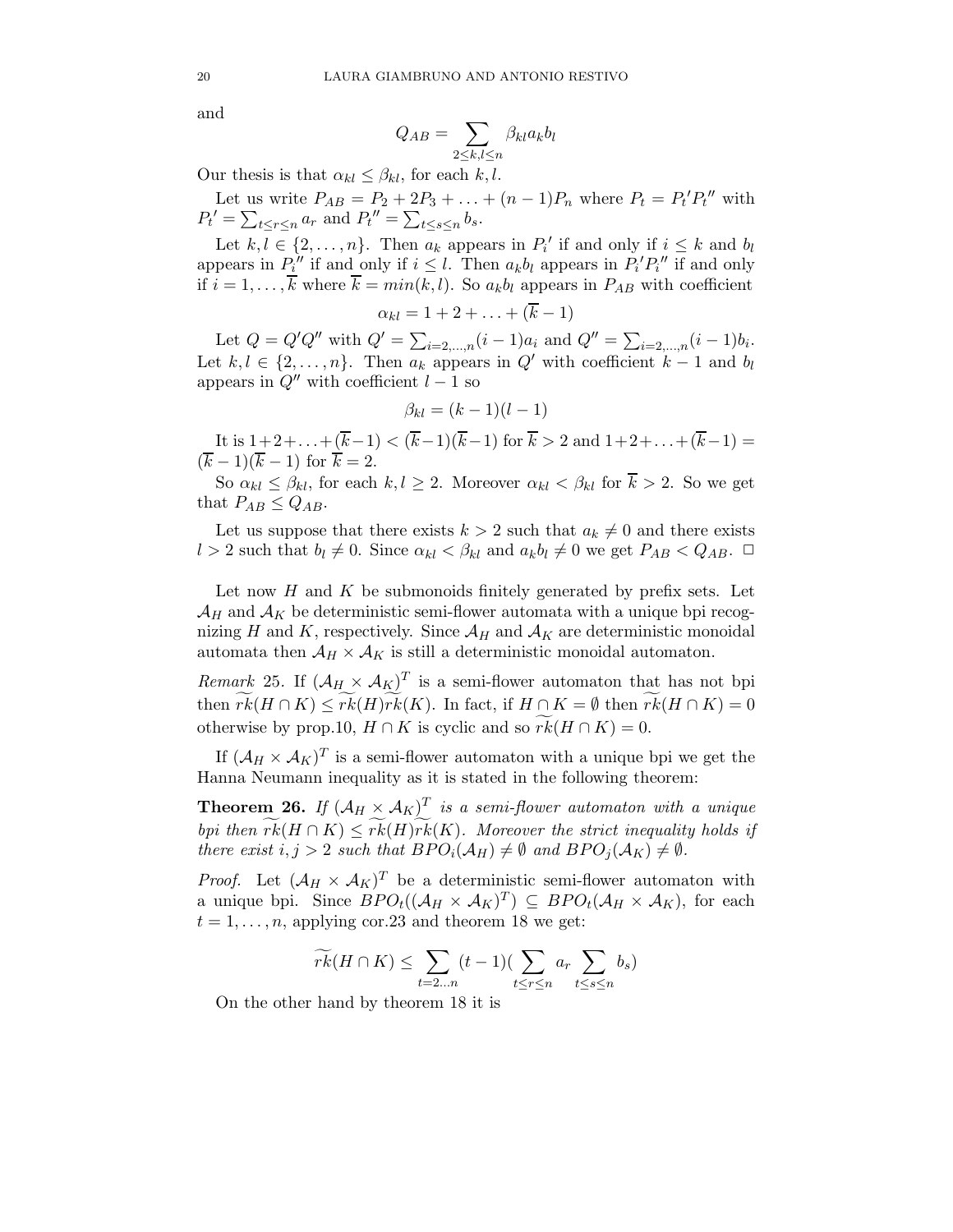$$
\widetilde{rk}(H)\widetilde{rk}(K) = \left(\sum_{i=2,\dots n} (i-1)a_i\right)\left(\sum_{j=2,\dots n} (j-1)b_j\right)
$$

Applying lemma 24 to the sets  $A = \{a_1, \ldots, a_n\}$  and  $B = \{b_1, \ldots, b_n\}$  we get that  $rk(H \cap K) \leq rk(H)rk(K)$ .

Let us suppose that there exist  $i, j > 2$  such that  $BPO_i(\mathcal{A}_H) \neq \emptyset$  and  $BPO_j(\mathcal{A}_K) \neq \emptyset$ . Then  $|BPO_i(\mathcal{A}_H)| = a_i \neq 0, i > 2$  and  $|BPO_j(\mathcal{A}_H)| =$  $b_j \neq 0, j > 2$ . And by lemma 24 we get that  $\widetilde{rk}(H \cap K) < \widetilde{rk}(H)\widetilde{rk}(K)$ .  $\Box$ 

If  $H$  and  $K$  are submonoids finitely generated by prefix sets such that  $(\mathcal{A}_H \times \mathcal{A}_K)^T$  is a deterministic semi-flower automaton with more than one bpi then it is not more true that  $\widetilde{rk}(H \cap K) \leq \widetilde{rk}(H)\widetilde{rk}(K)$ .

There is a family of examples such that  $rk(H \cap K) = 2^{\log_2(rk(H))\log_2(rk(K))}$ :

**Example 27.** Let  $p$  and  $q$  be two positive coprime integers. Let  $A$  be a binary alphabet and let  $H = A^p$  and  $K = A^q$ , the set of words of length p and q respectively.

One has  $rk(H) = 2^p$  and so  $p = log_2(rk(H))$ . It is  $H \cap K = A^{pq}$  and  $rk(H \cap K) = 2^{pq} = 2^{log_2(rk(H))log_2(rk(K))}.$ 

See examples in figures 13 and 14



FIGURE 14.  $A_{A^2}$ ,  $A_{A^3}$  with  $A^2$  the set of words in  $A = \{a, b\}$ of length 2 and  $A^3$  the set of words in  $A = \{a, b\}$  of length 3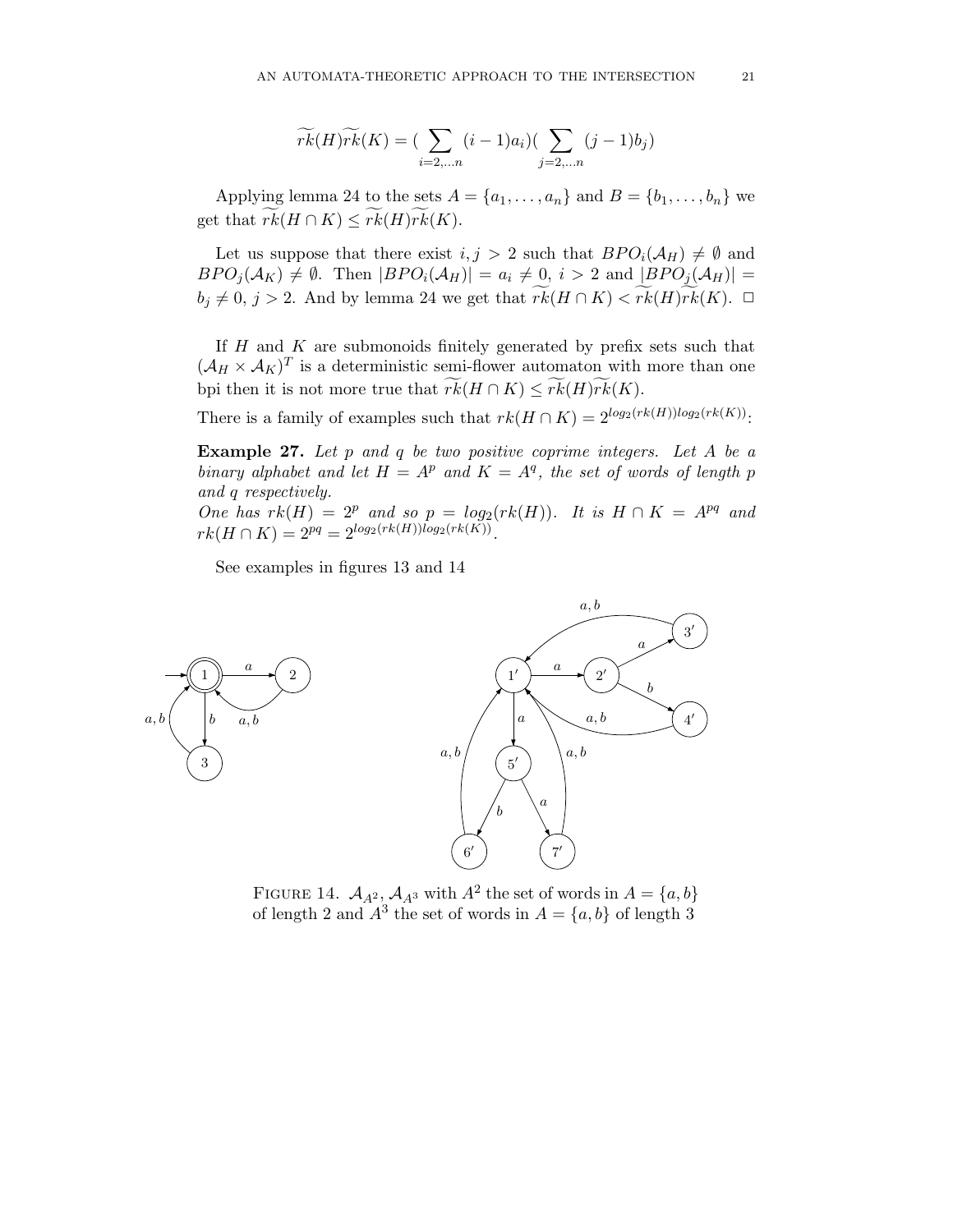

FIGURE 15.  $A_{A^2} \times A_{A^3}$ 

### 5. Prefix case with two generators

If  $H$  and  $K$  are submonoids generated by prefix sets of two elements of  $A^*$  we get the result of Karhumäki (cf.[7]). In particular we prove that there exists a product automaton with at most one bpi, so in the case of finite rank of the intersection we obtain that the rank of the intersection is less than or equal 2.

Let H be a submonoid of  $A^*$  generated by a finite prefix set of two elements X. Let  $\mathcal{A}_X$  be the literal automaton of  $X^*$ , let us call it  $\mathcal{A}_H$  for simplicity of notation. In the beginning we prove that  $A_H$  has a unique bpo with two edges starting at it and all the other vertices have just one edge ending at them.

Proposition 28. Let H be a submonoid generated by a prefix set of two elements. Let  $\mathcal{A}_H = (Q, 1, 1, \delta)$  be the literal automaton of H.

For each  $x \in Q$ , it is  $1 \leq m_x \leq 2$ . Moreover there is at most one vertex  $y \in Q$  such that  $m_y = 2$ .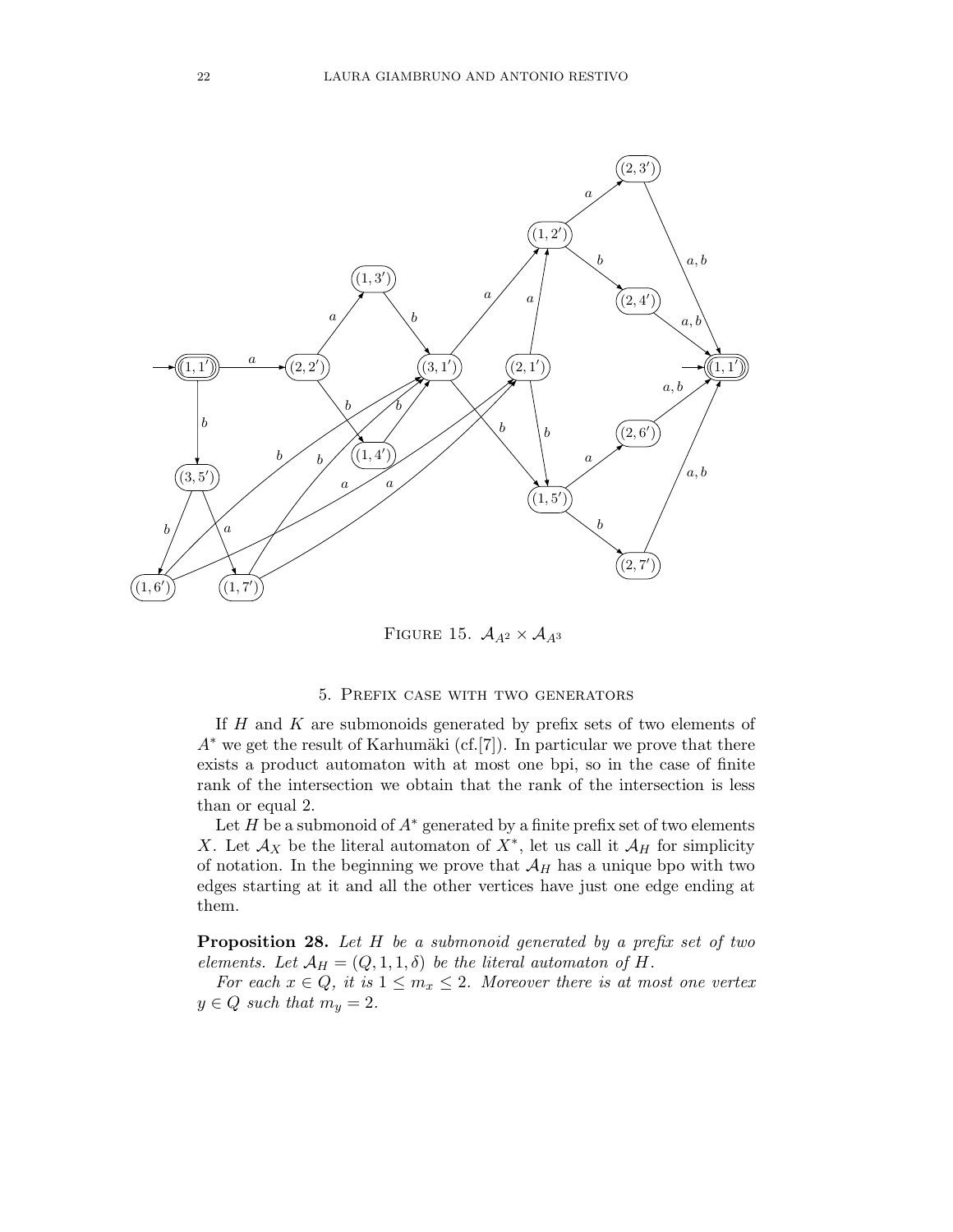Proof. Let H be a submonoid finitely generated by a prefix set of two elements  $X = \{u, v\}$ . Let  $\mathcal{A}_H = (Q, 1, 1, \delta)$  be the literal automaton of H. Since  $\mathcal{A}_H$  is monoidal then  $1 \leq m_x$ . Let  $Q = X(A^+)^{-1} = \{u_1, \ldots, u_n\}.$ 

Let 's observe that, for each  $u_i \in Q$ , there exists an edge starting at  $u_i$ with label a if and only if  $u_i a$  is a prefix of u or a prefix of v.

Let  $\overline{u}$  be the longest prefix in common between u and v,  $u = \overline{u}u_1$  and  $v = \overline{u}v_1$  with  $u_1 \in aA^*$ ,  $v_1 \in bA^*$ ,  $a, b \in A$  and  $a \neq b$ . The vertex  $\overline{u}$  is a bpo for  $\mathcal{A}_H$  since  $\overline{u}a$  is a prefix of u and  $\overline{u}b$  is a prefix of v and  $a \neq b$ . So  $m_{\overline{u}} = 2$ . Let now  $w \in Q$ ,  $w \neq \overline{u}$ . If  $|w| < |\overline{u}|$  then w is a proper prefix of  $\overline{u}$  and so  $\overline{u} = w u'$  with  $u' \in cA^*$ ,  $c \in A$ . So  $e : w \stackrel{c}{\longrightarrow} wc$  (or  $e : w \stackrel{c}{\longrightarrow} 1$  if  $wc = \varepsilon$ ) is the unique edge starting from w and we get  $m_w = 1$ . If  $|w| > |\overline{u}|$  then either w is a prefix of u or a prefix of v, it cannot be a prefix of both since  $\overline{u}$ is the longest prefix in common between  $u$  and  $v$ . So there is a unique edge starting from w and  $m_w = 1$ .

For the product automaton of two literal automata, associated to submonoids generated by prefix sets of two elements, it holds the following:

**Lemma 29.** Let  $H$  and  $K$  be submonoids generated by prefix sets of two elements such that  $H \cap K \neq \emptyset$ . Let  $(\mathcal{A}_H \times \mathcal{A}_K)^T = (Q, 1, 1, \delta)$ .

For each  $w \in Q$ , it is  $1 \leq m_w \leq 2$ . Moreover there is at most one vertex  $z \in Q$  such that  $m_z = 2$ .

*Proof.* Since  $(\mathcal{A}_H \times \mathcal{A}_K)^T$  is monoidal and  $H \cap K \neq \emptyset$  then, for each  $x \in Q$ , it is  $m_x \geq 1$ . Let  $\mathcal{A} = (\mathcal{A}_H \times \mathcal{A}_K)^T$ . Let  $a_i := |BPO_i(\mathcal{A}_H)|$  and  $b_i := |BPO_i(\mathcal{A}_K)|$  for each  $i = 1, \ldots, n$ .

By cor.23 we have that for each  $t \geq 0$ 

$$
|BPO_t(\mathcal{A}^T)| \leq \sum_{t \leq r, s \leq n} a_r b_s
$$

By prop. 28 we get  $a_2 = 1$ ,  $b_2 = 1$  and for each  $s > 2$   $a_s = 0$  and  $b_s = 0$ .

For each  $t > 2$  we obtain  $|BPO_t(A^T)| \leq 0$  and so, for each  $x \in Q, m_x \leq 2$ . For  $t = 2$  we get  $|BPO_2(\mathcal{A}^T)| \le a_2b_2 = 1$  and so there is only one  $x \in Q$ such that  $m_x = 2$ .

We can now prove the result of Karhumäki  $(cf.[7])$ :

**Theorem 30.** Let H and K be submonoids generated by prefix sets of two elements.

- (1) If  $H \cap K$  is finitely generated then  $rk(H \cap K)$  is at most two.
- (2) If  $H \cap K$  is not finitely generated then there exist  $\alpha, \beta, \gamma \in A^*$  such that  $H \cap K = (\alpha(\beta)^* \gamma)^*$ .

*Proof.* Let  $H$  and  $K$  be submonoids generated by prefix sets of two elements. We denote  $\mathcal{A} := (\mathcal{A}_H \times \mathcal{A}_K)^T$ .

 $(1)$ Let  $rk(H \cap K) < \infty$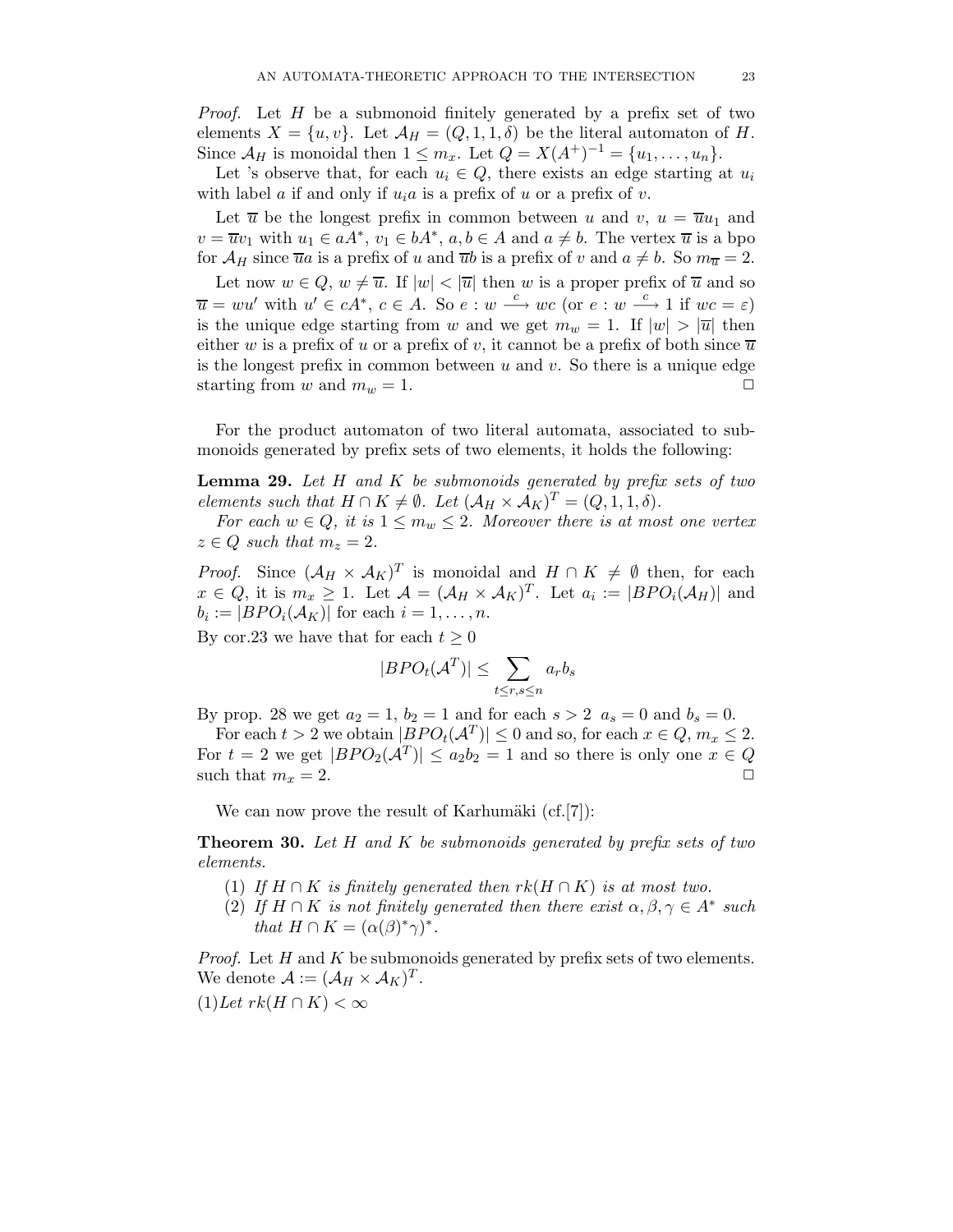Since A is a deterministic monoidal automaton recognizing  $H \cap K$ , that is finitely generated, then, by prop.8,  $A$  is a semi-flower automaton.

Let us prove that  $A$  has at most one bpi. If  $A$  has exactly one bpi then, by theorem 26, it will follow  $rk(H \cap K) \leq rk(H)rk(K)$ .

-If there are not bpi then either  $H \cap K = \emptyset$  or, by theorem 10,  $H \cap K$  is a cyclic submonoid. In all cases  $rk(H \cap K)$  is at most two.

- Let us suppose now that there is at least one bpi, we'll prove that it is the only one.

By contradiction, let x and x' be two different bpi of A. Let  $e_1$  and  $e_2$ be the edges ending at  $x$ . Let us consider the simple paths  $p$  and  $q$  from 1 to  $i(e_1)$  and from 1 to  $i(e_2)$ , respectively. Let  $p_1$  be the longest prefix path in common between  $pe_1$  and  $qe_2$ ,  $pe_1 = p_1p_2$  and  $qe_2 = p_1q_2$ . The paths  $pe_1$ and  $q_{e_2}$  are simple paths since A is semi-flower and since they are with the same end state then  $f(p_1)$  is a bpo. Let us call it y.

Let us consider now the bpi  $x'$ . Let  $e_3$  and  $e_4$  be the edges ending at  $x'$ . Analogously as before there exist  $r_1, r_2, s_2$  simple paths such that  $r = r_1 r_2$ and  $s = r_1 s_2$  are paths starting at 1 and ending at  $x'$ ,  $r_2 = r'{}_2 e_3$ ,  $s_2 = s'{}_2 e_4$ and  $y' = f(r_1)$  is a bpo.

If  $y \neq y'$  there is a contradiction since, by lemma 29, there is at most a bpo. Therefore  $y = y'$  and let  $f_1$  and  $f_2$  be the edges starting at y. The paths  $p_2$  and  $q_2$  have to contain as beginning edges  $f_1$  and  $f_2$  or  $f_2$  and  $f_1$ . Analogously for  $r_2$  and  $s_2$ . Let us consider the paths between  $p_2$ ,  $q_2$ ,  $r_2$  and  $s_2$  starting with the edge  $f_1$ , and suppose that they are  $p_2$  and  $r_2$ . If we consider t and t' the longest prefix paths in common between  $p_2$ ,  $r_2$  and  $q_2$ ,  $s_2$ , respectively, then if either t or t' is not a proper prefix of  $p_2$ ,  $r_2$  and  $q_2$ ,  $s_2$ , respectively, then the final vertex of t or t' is a bpo different from y, which is a contradiction, by lemma 29.

Therefore, let us assume that  $r_2 = p_2 r'$ . It follows that  $s_2 = q_2 s'$ , otherwise  $q_2$  would visit  $x'$  and so  $q_2r'$  would visit  $x'$  two times, which is a contradiction since  $q_2$  and  $r'$  do not visit 1.

Therefore  $r_2 = p_2 r'$  and  $s_2 = q_2 s'$ . So  $r'$  and  $s'$  are two different simple paths starting at x and ending at the same vertex  $x'$ . If  $t''$  is the longest prefix path in common between them, then  $f(t'')$  is a bpo different from y, contradiction!

Analogously it is proved assuming  $p_2 = r_2 r'$ .

### $(2)$ Let  $rk(H \cap K) = \infty$

By prop.7,  $\mathcal A$  is not a semi-flower automaton and so there is a cycle c not visiting 1. Let c be a cycle in  $x$ . We may assume that c is simple otherwise we take as c the first simple cycle in which c is decomposed. We denote by  $v$  the label of  $c$ .

Let p be a simple path from 1 to x, u its label. Let q be a simple path from  $x$  to 1,  $w$  its label. So the cycle

$$
pcq: 1 \xrightarrow{u} x \xrightarrow{v} x \xrightarrow{w} 1
$$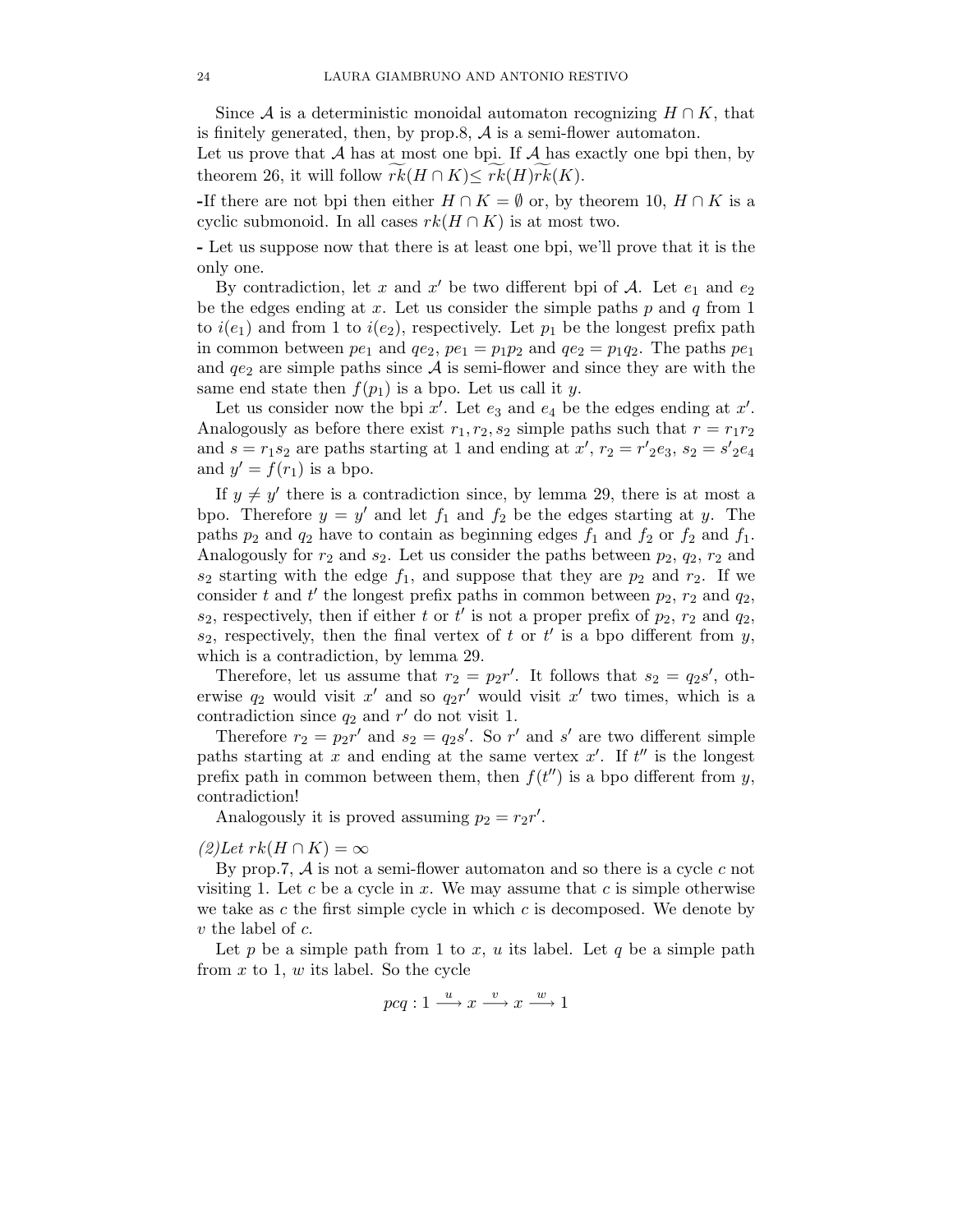is simple in 1. Moreover, for each  $n > 0$ , the cycle  $pc<sup>n</sup>q$  is simple in 1.

Let  $p_1$  be the longest prefix path in common between c and  $q, c = p_1c_1$ and  $q = p_1q_1$ . The paths  $c_1$  and  $q_1$  are not null paths so  $i(c_1) = i(q_1) = x_1$ is a bpo. Let  $v_1$  be the label of  $p_1, v_2$  the label of  $c_1$  and  $w_1$  the label of  $q_1$ . We get

$$
pp_1: 1 \xrightarrow{uv_1} x_1, \quad c_1p_1: x_1 \xrightarrow{v_2v_1} x_1, \quad q_1: x_1 \xrightarrow{w_1} 1
$$

with  $x_1$  bpo.

Let  $\alpha = pp_1$ ,  $\beta = c_1p_1$  and  $\gamma = q_1$ . If  $\alpha$  is not a simple path then let us take as  $\alpha$  the simple path from 1 to  $f(\alpha)$ . Analogously for  $\gamma$  and if  $\beta$  is not a simple cycle then we'll take as  $\beta$  the simple cycle from  $i(\beta)$  to  $f(\beta)$ . So we have that

$$
\alpha \beta \gamma : 1 \xrightarrow{uv_1} x_1 \xrightarrow{v_2u_1} x_1 \xrightarrow{w_1} 1
$$

We have found that  $C_{\mathcal{A}}' = {\{\alpha(\beta)^n \gamma \mid n \geq 0\}} \subseteq C_{\mathcal{A}}$  the set of cycles that are simple in 1.

We'll prove now that these are the only cycles in  $A$  that are simple in 1. Let us suppose, by contradiction, that there exists a cycle  $d$  that is simple in 1 and such that  $d \notin C_{\mathcal{A}}'$ .

For each  $c_i = \alpha(\beta)^i \gamma \in C_{\mathcal{A}}'$ , let  $p_i$  be the longest prefix path in common between d and  $c_i$ . Let  $P = \{p_i \mid i \ge 0\}$ . Since  $|p_i| \le |d|$ , for each i, we may consider  $p_j \in P$  such that  $|p_j| = max_{i \geq 0} \{|p_i|\}$ . Then  $d = p_j d'$  and  $c_j = p_j c'$ and  $f(p_i)$ , the end vertex of  $p_i$ , is a bpo.

If  $f(p_i) \neq f(\alpha)$  then there are two different bpo's in A and this is a contradiction to lemma 29.

If  $f(p_j) = f(\alpha)$  then there exists  $k \geq 0$  such that  $p_j = \alpha \beta^k$  since  $p_j$  is a prefix of  $c_i$  and  $\alpha, \beta$  and  $\gamma$  are simple. Let  $e_\gamma$  be the initial edge of  $\gamma$  and  $e_{\beta}$  be the initial edge of  $\beta$ . Since, by lemma 29, every vertex has at most two edges going out from it then there are only  $e_{\gamma}$  and  $e_{\beta}$  going out from  $f(p_j)$ . It follows that  $d = \alpha \beta^k e_\gamma x$  and  $c_j = \alpha \beta^k e_\beta y$  or  $d = \alpha \beta^k e_\beta x$  and  $c_j = \alpha \beta^k e_\gamma y$  for some  $x, y \in A^*$ . In the first case  $c_k$  and d have a prefix in common longer than  $p_i$  contradiction! In the second case  $c_{k+1}$  and d have a prefix in common longer than  $p_i$  contradiction!

It follows trivially the same result for  $H$  and  $K$  submonoids finitely generated by suffix sets of two elements.

### 6. conclusions

The results reported in the present paper show that the automata's tools we have introduced are useful for studying the intersection of two submonoids of a free monoid. We think that such methods could be extended to more general cases than the ones considered in this paper, in order to discover upper bounds on the rank of the intersection, when it is finite, depending on the ranks of the submonoids.